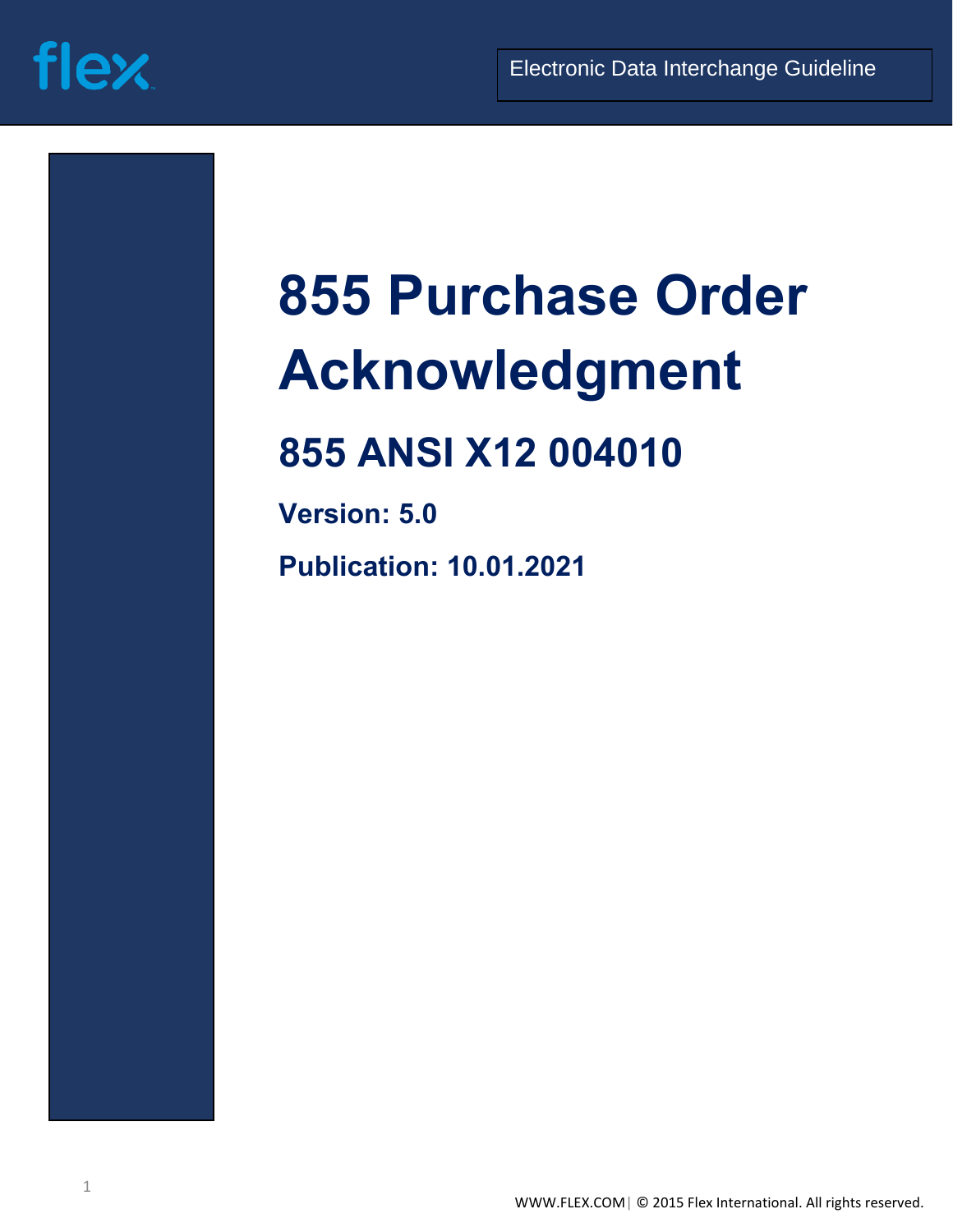| <b>Version</b><br><b>Number</b> | <b>Version</b><br><b>Date</b> | <b>Description of</b><br>Change | <b>Reason of Change</b>                     | <b>Author</b>             | Change<br><b>Reference</b> |
|---------------------------------|-------------------------------|---------------------------------|---------------------------------------------|---------------------------|----------------------------|
| 1                               | 01.24.2013                    | Initial release                 | <b>Original Document</b>                    | Adrian Birau              | <b>All Sections</b>        |
| 2                               | 01.12.2015                    | <b>Revision</b>                 | Update Segment Requirements and<br>Examples | Arkadyuti<br><b>Banik</b> |                            |
| 3                               | 06.12.2015                    | Revision                        | Update Examples with MSG Segment            | Arkadyuti<br><b>Banik</b> |                            |
| $\overline{4}$                  | 03.01.2018                    | Revision                        | Update ACK 07,08,11,12,13,14 Segment        | Arkadyuti<br><b>Banik</b> |                            |
| 5                               | 10.01.2021                    | Revision                        | Update ACK 04 (ETA forwarder date)          | Arkadyuti<br><b>Banik</b> |                            |
|                                 |                               |                                 |                                             |                           |                            |
|                                 |                               |                                 |                                             |                           |                            |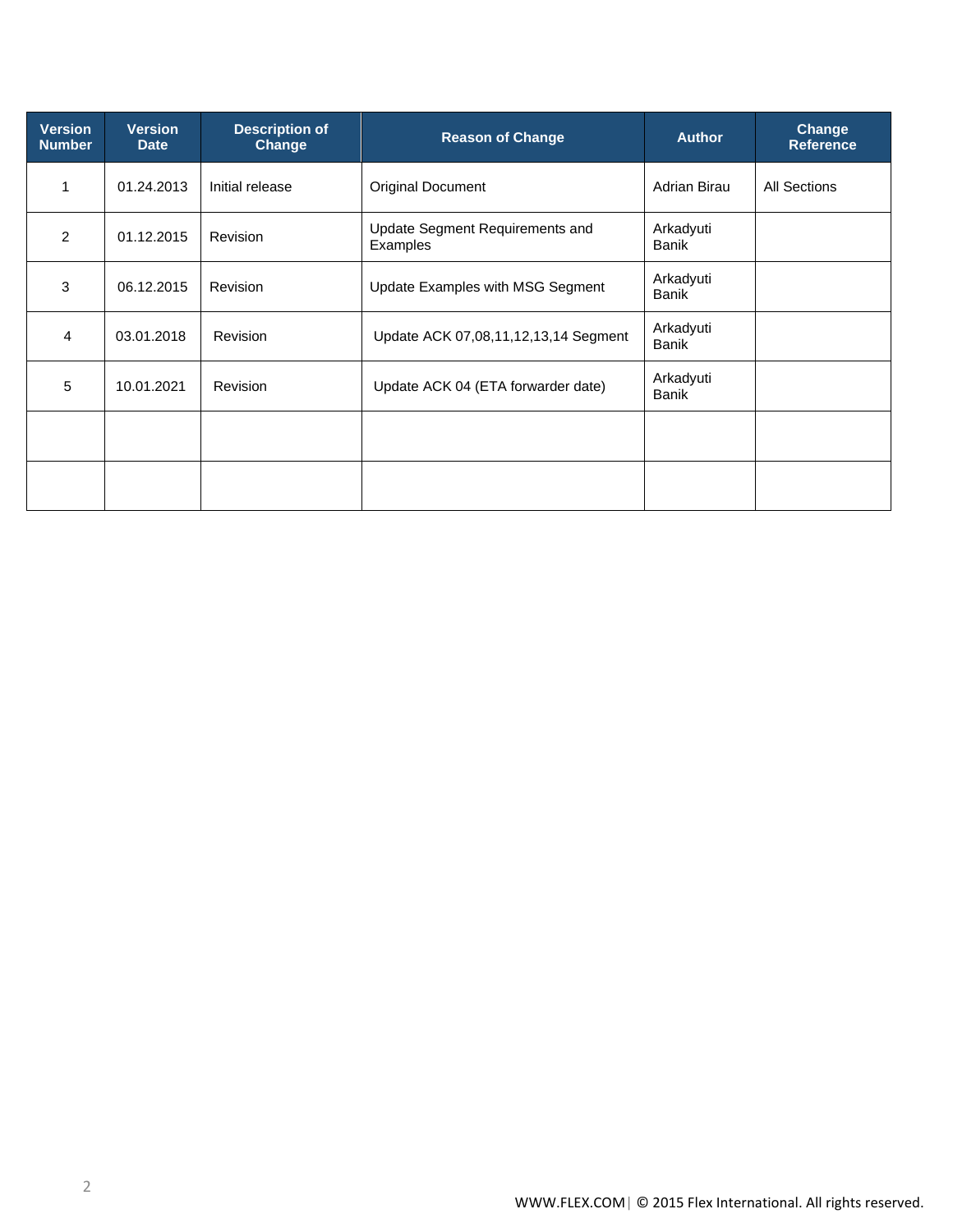## <span id="page-2-0"></span>**Table of Contents**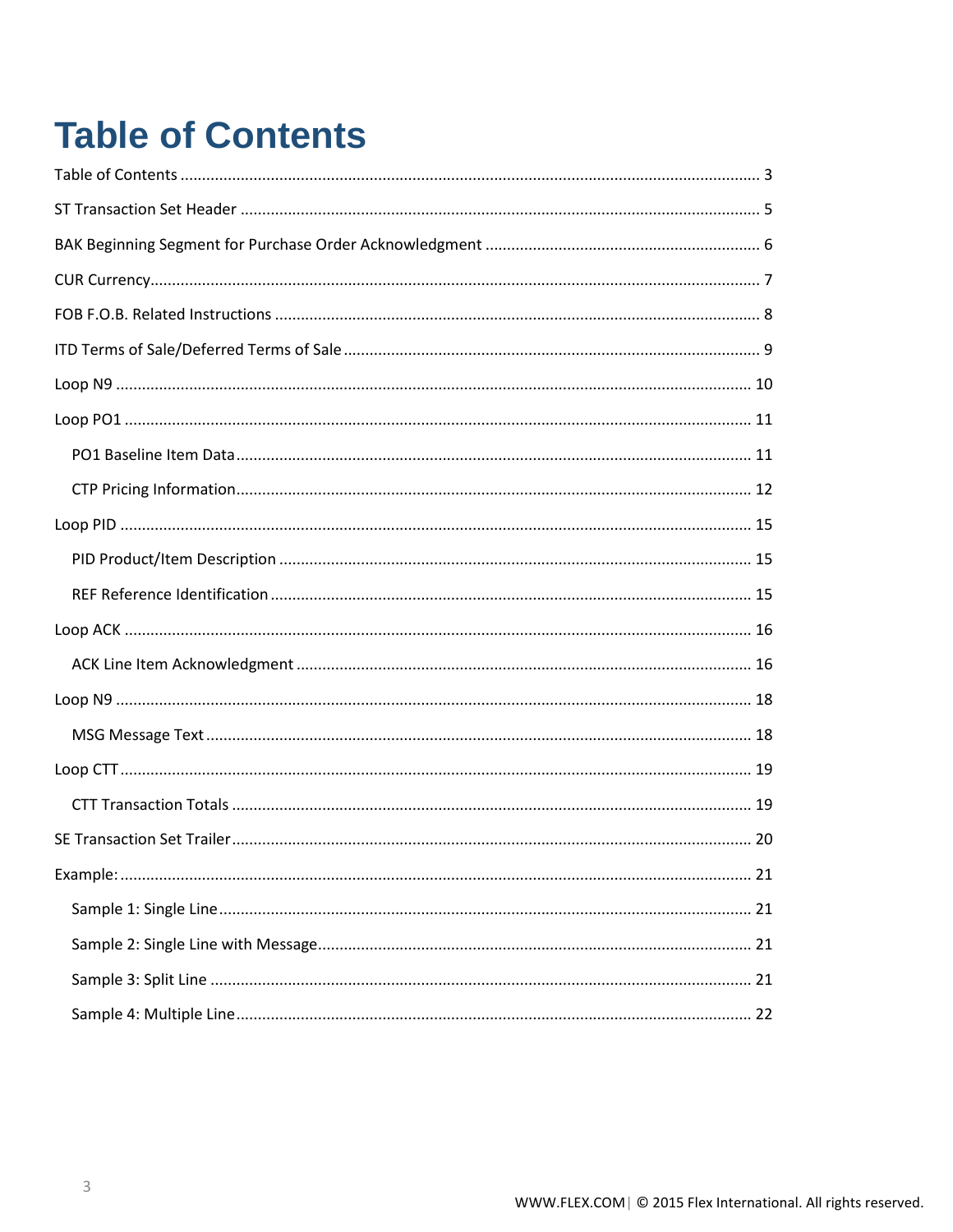### **855 Purchase Order Acknowledgment**

Functional Group = **PR**

This Draft Standard for Trial Use contains the format and establishes the data contents of the Purchase Order Acknowledgment Transaction Set (855) for use within the context of an Electronic Data Interchange (EDI) environment. The transaction set can be used to provide for customary and established business and industry practice relative to a seller's acknowledgment of a buyer's purchase order. This transaction set can also be used as notification of a vendor generated order. This usage advises a buyer that a vendor has or will ship merchandise as prearranged in their partnership.

#### **Heading:**

| <b>Pos</b><br>010<br>020<br>040<br>080 | <u>ld</u><br><b>ST</b><br><b>BAK</b><br><b>CUR</b><br><b>FOB</b> | <b>Segment Name</b><br><b>Transaction Set Header</b><br>Beginning Segment for Purchase<br>Order Acknowledgment<br>Currency<br>F.O.B. Related Instructions | Reg<br>M<br>M<br>Μ<br>Ο | Flex reg<br>M<br>M<br>M<br>Ο | <b>Max Use</b><br>>1 | <b>Repeat</b> | <b>Notes</b> | Usage<br>Must use<br>Must use<br>Used<br>Used |
|----------------------------------------|------------------------------------------------------------------|-----------------------------------------------------------------------------------------------------------------------------------------------------------|-------------------------|------------------------------|----------------------|---------------|--------------|-----------------------------------------------|
| 130                                    | <b>ITD</b>                                                       | Terms of Sale/Deferred Terms of<br>Sale                                                                                                                   | Ο                       | Ο                            |                      |               |              | Used                                          |
| <b>LOOP ID - N9</b>                    |                                                                  |                                                                                                                                                           |                         |                              |                      | 1000          |              |                                               |
| 290                                    | <b>MSG</b>                                                       | Message Text                                                                                                                                              |                         |                              | 1000                 |               |              | <b>Future Use</b>                             |

#### **Detail:**

| <b>Pos</b>           | Id              | <b>Segment Name</b>      | Reg | Flex req | Max Use | <b>Repeat</b> | <b>Notes</b>   | Usage             |
|----------------------|-----------------|--------------------------|-----|----------|---------|---------------|----------------|-------------------|
| LOOP ID - PO1        |                 |                          |     |          |         | 100000        | <b>N2/010L</b> |                   |
| 010                  | PO <sub>1</sub> | Baseline Item Data       |     | Μ        |         |               | N2/010         | Used              |
| 040                  | <b>CTP</b>      | Pricing Information      |     |          | $\geq$  |               |                | Used              |
| <b>LOOP ID</b>       | - PID           |                          |     |          |         | 1000          |                |                   |
| 050                  | <b>PID</b>      | Product/Item Description |     | ∩        |         |               |                | Used              |
| 100                  | <b>REF</b>      | Reference Identification |     |          |         |               |                | Used              |
|                      |                 |                          |     |          |         |               |                |                   |
| <b>LOOP ID - ACK</b> |                 |                          |     |          |         | <u>104</u>    |                |                   |
| 270                  | <b>ACK</b>      | Line Item Acknowledgment |     | M        |         |               |                | Used              |
|                      |                 |                          |     |          |         |               |                |                   |
| <b>LOOP ID - N9</b>  |                 |                          |     |          |         | 1000          |                |                   |
| 360                  | <b>MSG</b>      | Message Text             |     |          | 1000    |               |                | <b>Future Use</b> |

#### **Summary:**

| Pos                  | ıd | <b>Seament Name</b>            | Rea | Flex rea | Max Use | Repeat   | <b>Notes</b> | Jsage    |
|----------------------|----|--------------------------------|-----|----------|---------|----------|--------------|----------|
| <b>LOOP ID - CTT</b> |    |                                |     |          |         | $\equiv$ | N3/010L      |          |
| 010                  |    | <b>Fransaction Totals</b>      |     | M        |         |          | N3/010       | Jsed     |
| 030                  | SE | <b>Fransaction Set Trailer</b> |     | M        |         |          |              | Must use |

**Notes:**

2/010L PO102 is required.

2/010 PO102 is required.

3/010L The number of line items (CTT01) is the accumulation of the number of PO1 segments. If used, hash total (CTT02) is the sum of the value of quantities ordered (PO102) for each PO1 segment.

3/010 The number of line items (CTT01) is the accumulation of the number of PO1 segments. If used, hash total (CTT02) is the sum of the value of quantities ordered (PO102) for each PO1 segment.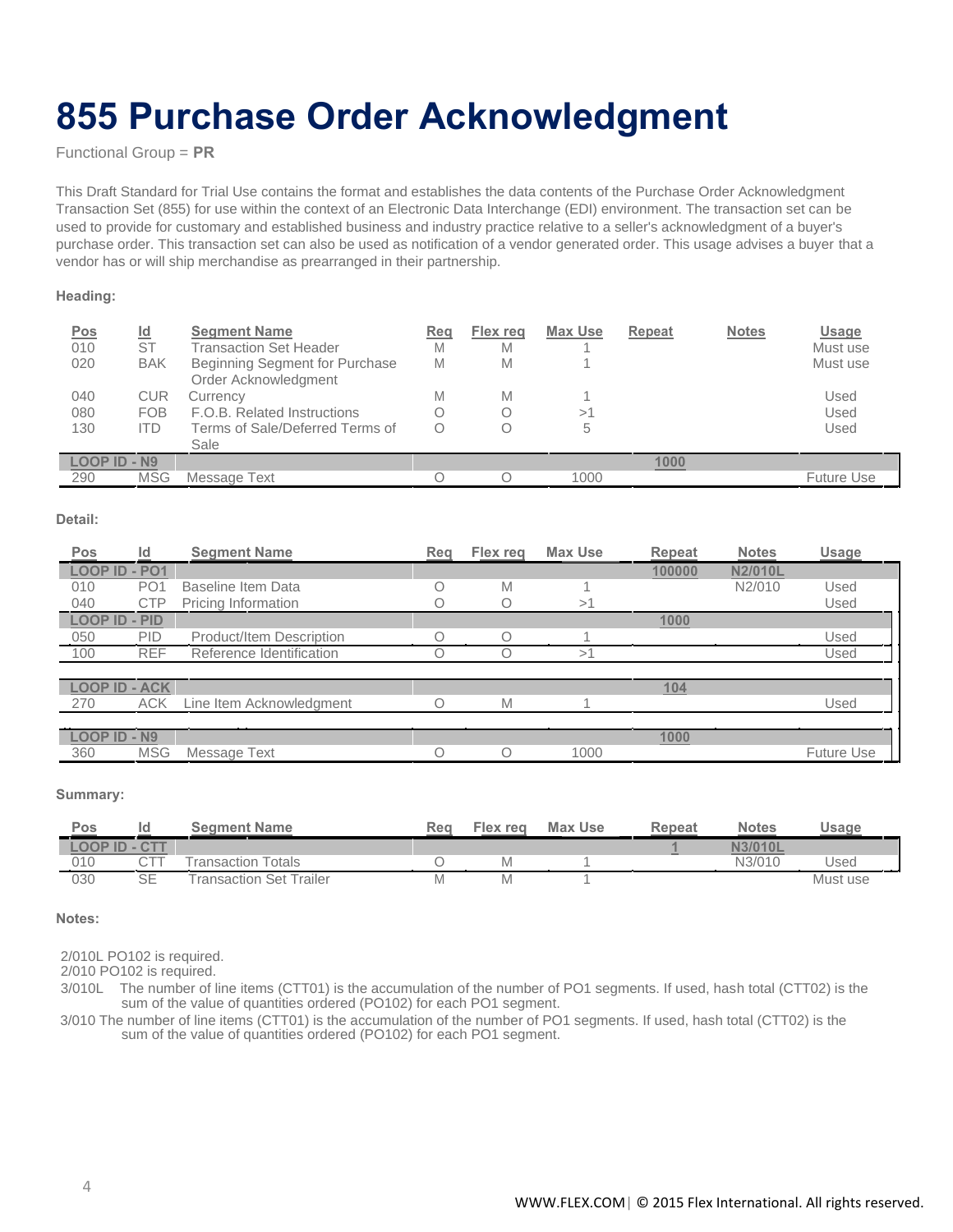### <span id="page-4-0"></span>**ST Transaction Set Header**

#### **User Option (Usage):**

Must use

To indicate the start of a transaction set and to assign a control number

#### **Element Summary:**

| Ref<br>ST <sub>01</sub> | <u>ld</u><br>143 | <b>Element Name</b><br><b>Transaction Set Identifier Code</b><br><b>Description:</b> Code uniquely identifying a Transaction Set           | Reg<br>M | <b>Type</b><br>ID | Min/Max<br>3/3 | Usage<br>Must use |
|-------------------------|------------------|--------------------------------------------------------------------------------------------------------------------------------------------|----------|-------------------|----------------|-------------------|
| ST <sub>02</sub>        | 329              | All valid standard codes are used.<br><b>Transaction Set Control Number</b><br><b>Description:</b> Identifying control number that must be | M        | AN.               | 4/9            | Must use          |
|                         |                  | unique within the transaction set functional group assigned<br>by the originator for a transaction set                                     |          |                   |                |                   |

#### **Semantics:**

1. The transaction set identifier (ST01) used by the translation routines of the interchange partners to select the appropriate transaction set definition (e.g., 810 selects the Invoice Transaction Set).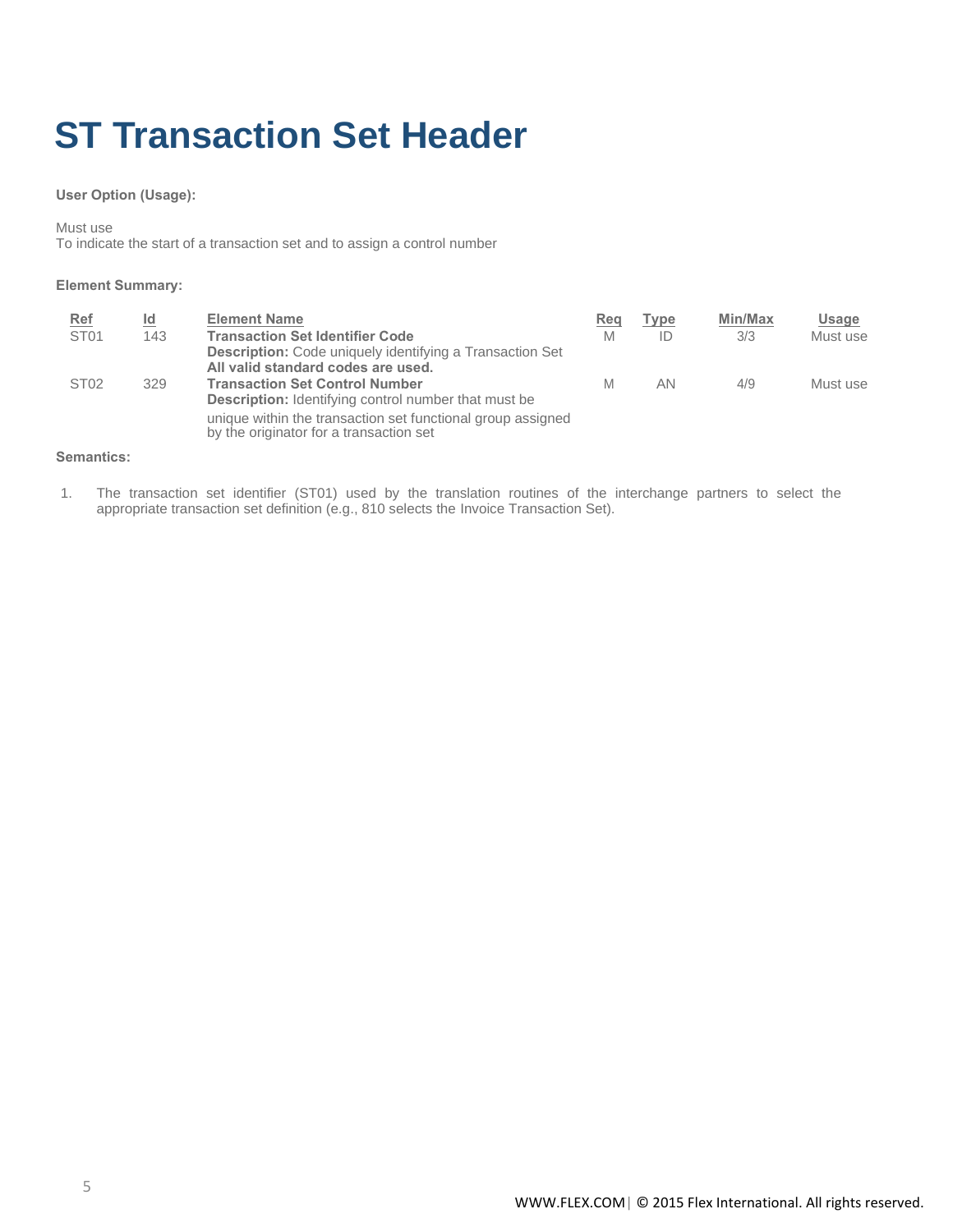### <span id="page-5-0"></span>**BAK Beginning Segment for Purchase Order Acknowledgment**

#### **User Option (Usage):**

Must use

To indicate the beginning of the Purchase Order Acknowledgment Transaction Set and transmit identifying numbers and dates

| Ref<br>BAK01 | $\underline{\mathsf{Id}}$<br>353 | <b>Element Name</b><br><b>Transaction Set Purpose Code</b><br><b>Description:</b> Code identifying purpose of transaction set<br>"01" - Cancel                                                                                                                                | Reg<br>M | <u>Type</u><br>ID | Min/Max<br>2/2 | Usage<br>Must use |
|--------------|----------------------------------|-------------------------------------------------------------------------------------------------------------------------------------------------------------------------------------------------------------------------------------------------------------------------------|----------|-------------------|----------------|-------------------|
| BAK02        | 587                              | "04" - Change<br>"06" - Confirmation, no change<br>"19" - Seller Initiated change.<br><b>Acknowledgment Type</b><br><b>Description:</b> Code specifying the type of acknowledgment<br>"AC" - Acknowledge w/Detail/Change<br>"AD" - Ack. W/Detail/no change<br>"AT" - Accepted | M        | ID                | 2/2            | Must use          |
| BAK03        | 324                              | "AK" - ACK No Detail, No change.<br><b>Purchase Order Number</b><br><b>Description:</b> Identifying number for Purchase Order                                                                                                                                                 | M        | <b>AN</b>         | 1/22           | Must use          |
| BAK04        | 373                              | assigned by the orderer/purchaser<br><b>Purchase Order Date</b><br><b>Description:</b> Date expressed as CCYYMMDD                                                                                                                                                             | M        | DT                | 8/8            | Must use          |
| BAK05        | 328                              | <b>Release Number</b><br><b>Description:</b> Number identifying a release against a<br>Purchase Order previously placed by the parties involved in                                                                                                                            | O        | <b>AN</b>         | 1/30           | Used              |
| BAK09        | 373                              | the transaction<br><b>Acknowledgment Date</b><br><b>Description:</b> Date expressed as CCYYMMDD                                                                                                                                                                               | $\circ$  | DT                | 8/8            | Used              |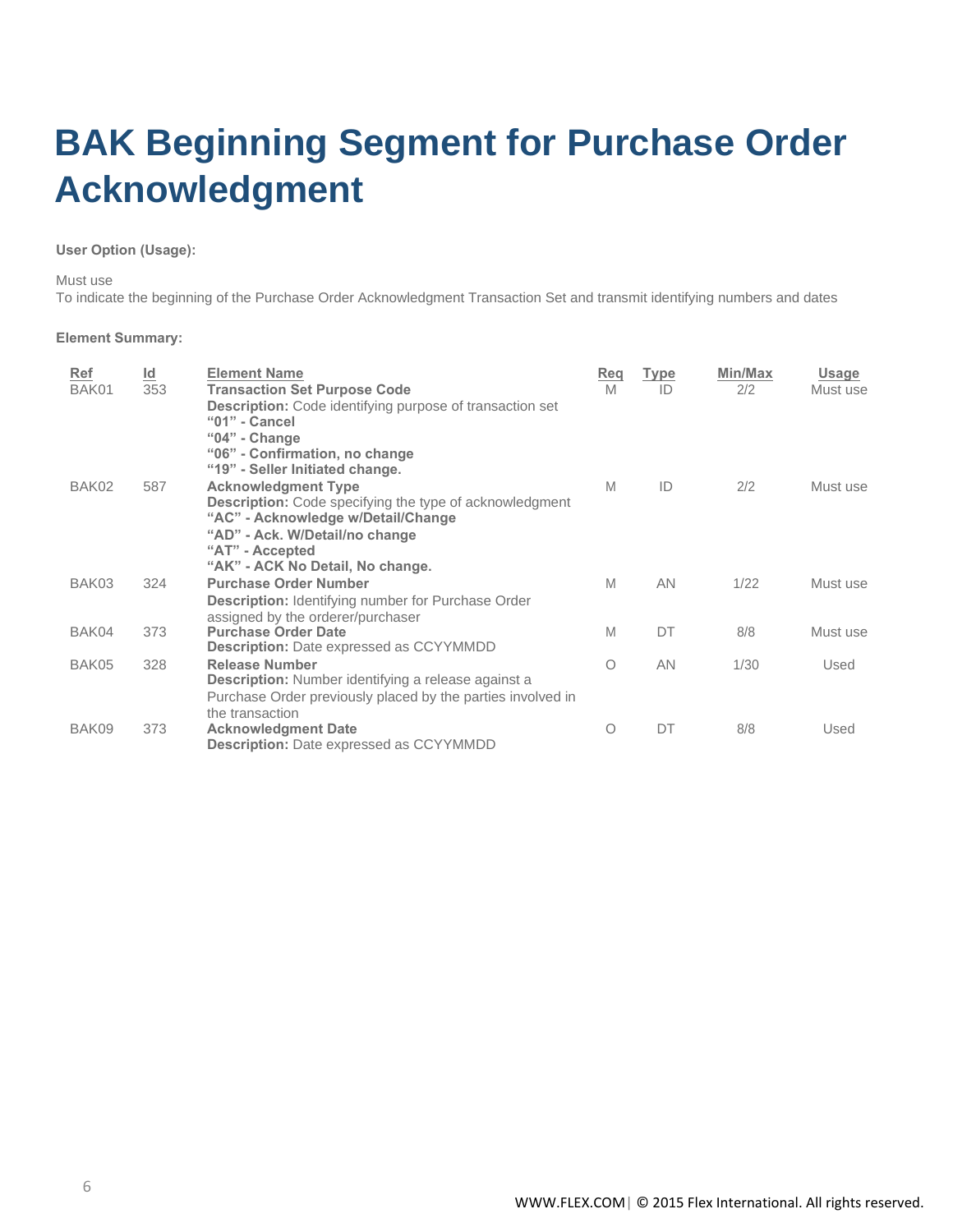### <span id="page-6-0"></span>**CUR Currency**

#### **User Option (Usage):**

Must Use

To specify the currency (dollars, pounds, francs, etc.) used in a transaction

| <b>Ref</b><br>CUR <sub>01</sub> | <u>ld</u><br>98 | <b>Element Name</b><br><b>Entity Identifier Code</b><br><b>Description:</b> Code identifying an organizational entity, a<br>physical location, property or an individual<br>"BY" - Purchasing Buyer. | <b>Req</b><br>M | Type<br>ID | Min/Max<br>2/3 | Usage<br>Must use |
|---------------------------------|-----------------|------------------------------------------------------------------------------------------------------------------------------------------------------------------------------------------------------|-----------------|------------|----------------|-------------------|
| CUR <sub>02</sub>               | 100             | <b>Currency Code</b><br>Description: Code (Standard ISO) for country in whose<br>currency the charges are specified                                                                                  | M               | ID         | 3/3            | Must use          |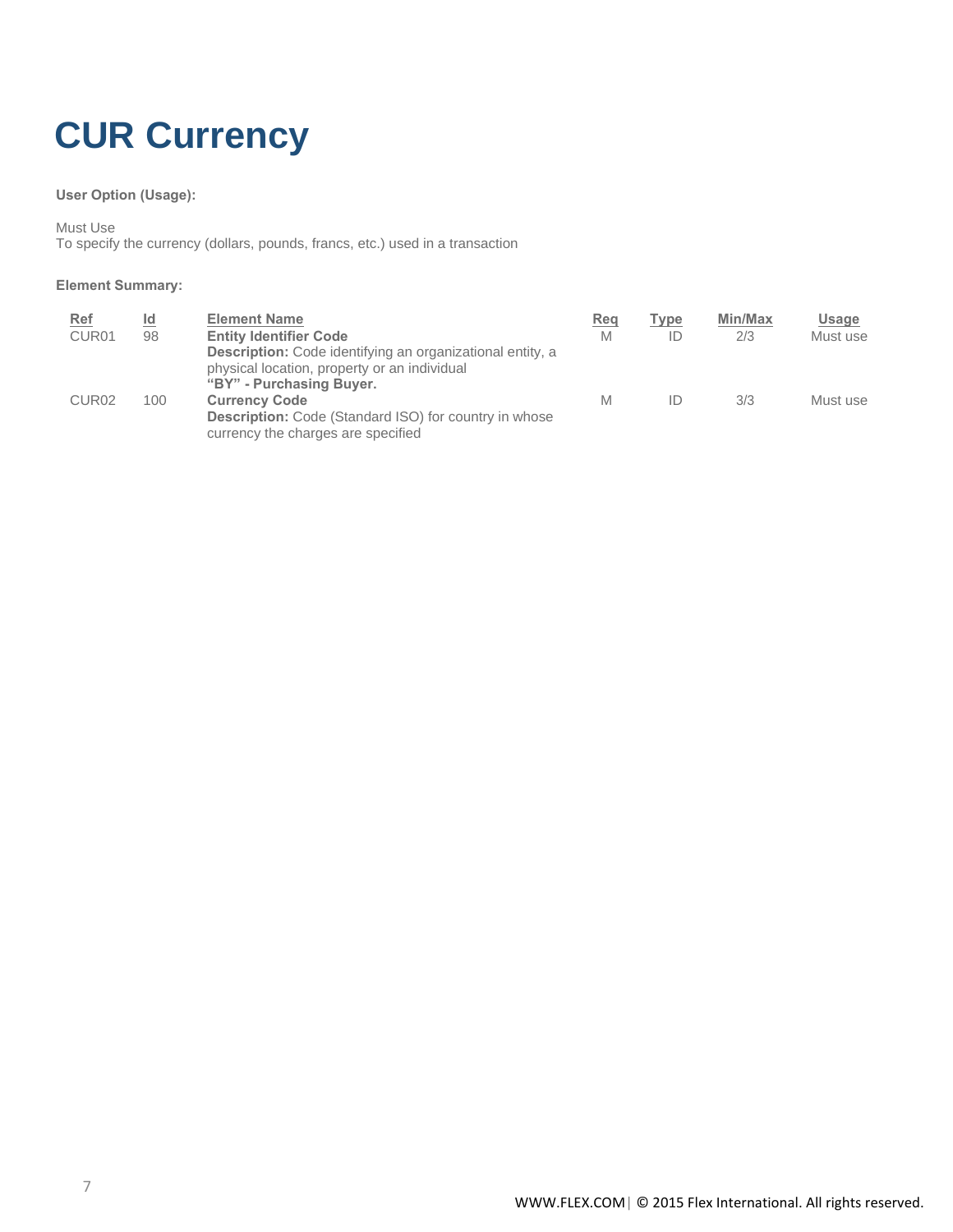### <span id="page-7-0"></span>**FOB F.O.B. Related Instructions**

#### **User Option (Usage):**

Used

To specify transportation instructions relating to shipment

#### **Element Summary:**

| Ref               | $\underline{\mathsf{Id}}$ | <b>Element Name</b>                                                                                                                                                                         | Reg        | <b>Type</b> | Min/Max | <b>Usage</b> |
|-------------------|---------------------------|---------------------------------------------------------------------------------------------------------------------------------------------------------------------------------------------|------------|-------------|---------|--------------|
| FOB <sub>01</sub> | 146                       | <b>Shipment Method of Payment</b><br><b>Description:</b> Code identifying payment terms for                                                                                                 | M          | ID          | 2/2     | Must use     |
|                   |                           | transportation charges<br>"DF" - Defined by buyer and seller.                                                                                                                               |            |             |         |              |
| FOB <sub>02</sub> | 309                       | <b>Location Qualifier</b><br><b>Description:</b> Code identifying type of location<br>"OR" – Origin (Shipping Point).                                                                       | X          | ID          | 1/2     | Not used     |
| FOB <sub>03</sub> | 352                       | <b>Description</b><br><b>Description:</b> A free-form description to clarify the related<br>data elements and their content<br><b>Namespace</b>                                             | $\bigcirc$ | AN          | 1/80    | Not used     |
| FOB <sub>04</sub> | 334                       | <b>Transportation Terms Qualifier Code</b><br><b>Description:</b> Code identifying the source of the<br>transportation terms<br>"01" - Incoterms.                                           | $\bigcirc$ | ID          | 2/2     | Used         |
| FOB <sub>05</sub> | 335                       | <b>Transportation Terms Code</b><br><b>Description:</b> Code identifying the trade terms which apply<br>to the shipment transportation responsibility<br>All valid standard codes are used. | X          | ID          | 3/3     | Used         |

#### **Syntax:**

1. C0405 - If FOB04 is present, then all of FOB05 are required

#### **Semantics:**

1. FOB01 indicates which party will pay the carrier.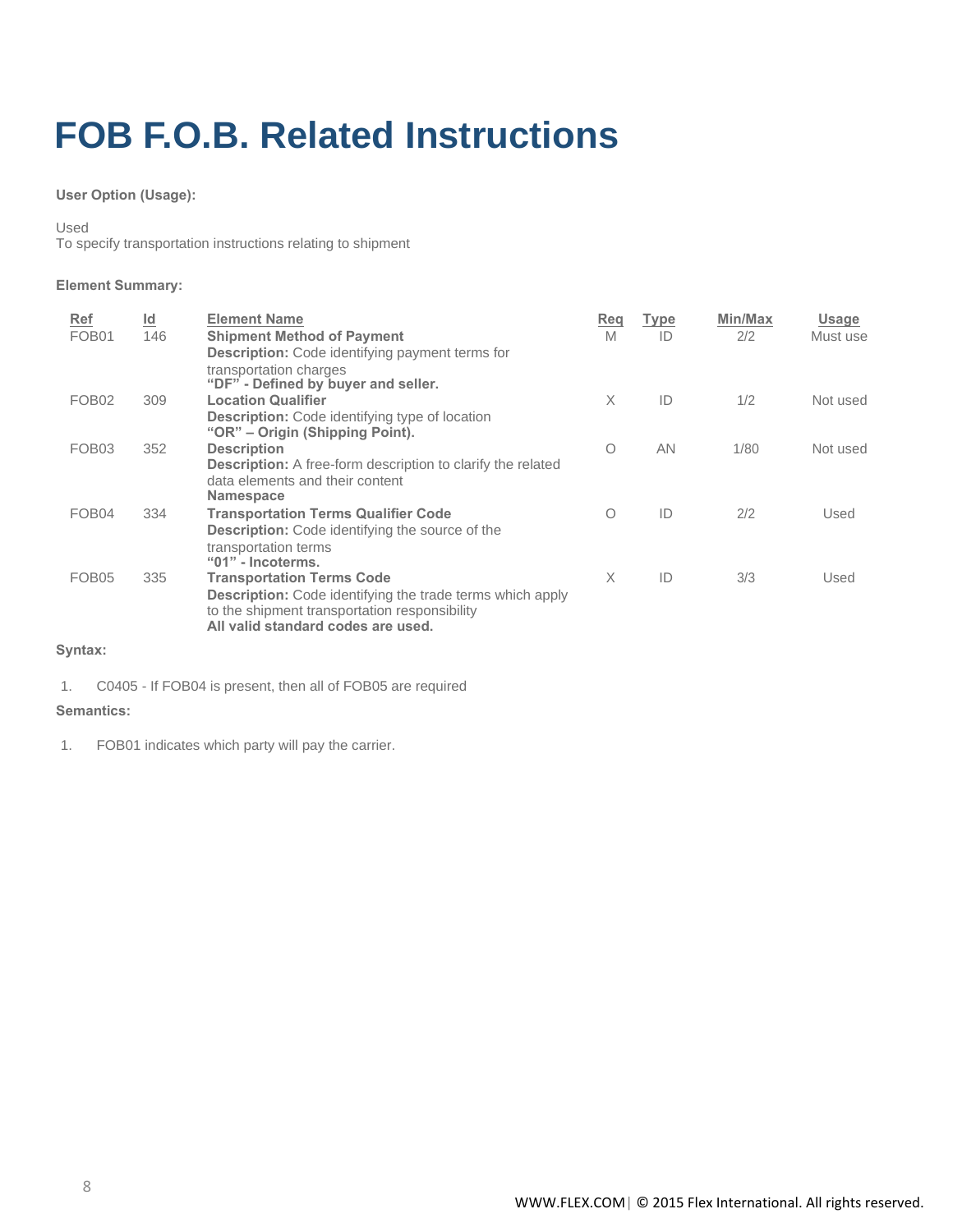### <span id="page-8-0"></span>**ITD Terms of Sale/Deferred Terms of Sale**

**User Option (Usage):**

Used To specify terms of sale

#### **Element Summary:**

| <b>Ref</b><br>ITD01 | $\underline{\mathsf{Id}}$<br>336 | <b>Element Name</b><br><b>Terms Type Code</b>                                                                                    | Reg<br>$\circ$ | Type<br>ID     | Min/Max<br>2/2 | Usage<br>Used |
|---------------------|----------------------------------|----------------------------------------------------------------------------------------------------------------------------------|----------------|----------------|----------------|---------------|
| ITD <sub>02</sub>   | 333                              | <b>Description:</b> Code identifying type of payment terms<br>All valid standard codes are used.<br><b>Terms Basis Date Code</b> | $\bigcirc$     | ID             | 1/2            | Used          |
|                     |                                  | <b>Description:</b> Code identifying the beginning of the terms<br>period<br>All valid standard codes are used.                  |                |                |                |               |
| ITD07               | 386                              | <b>Terms Net Days</b><br><b>Description:</b> Number of days until total invoice amount is<br>due (discount not applicable)       | ∩              | N <sub>0</sub> | 1/3            | Used          |
| ITD <sub>12</sub>   | 352                              | <b>Description</b><br><b>Description:</b> A free-form description to clarify the related<br>data elements and their content      | ∩              | AN             | 1/80           | Used          |

#### **Comments:**

1. If the code in ITD01 is "04", then ITD07 or ITD09 is required and either ITD10 or ITD11 is required; if the code in ITD01 is "05", then ITD06 or ITD07 is required.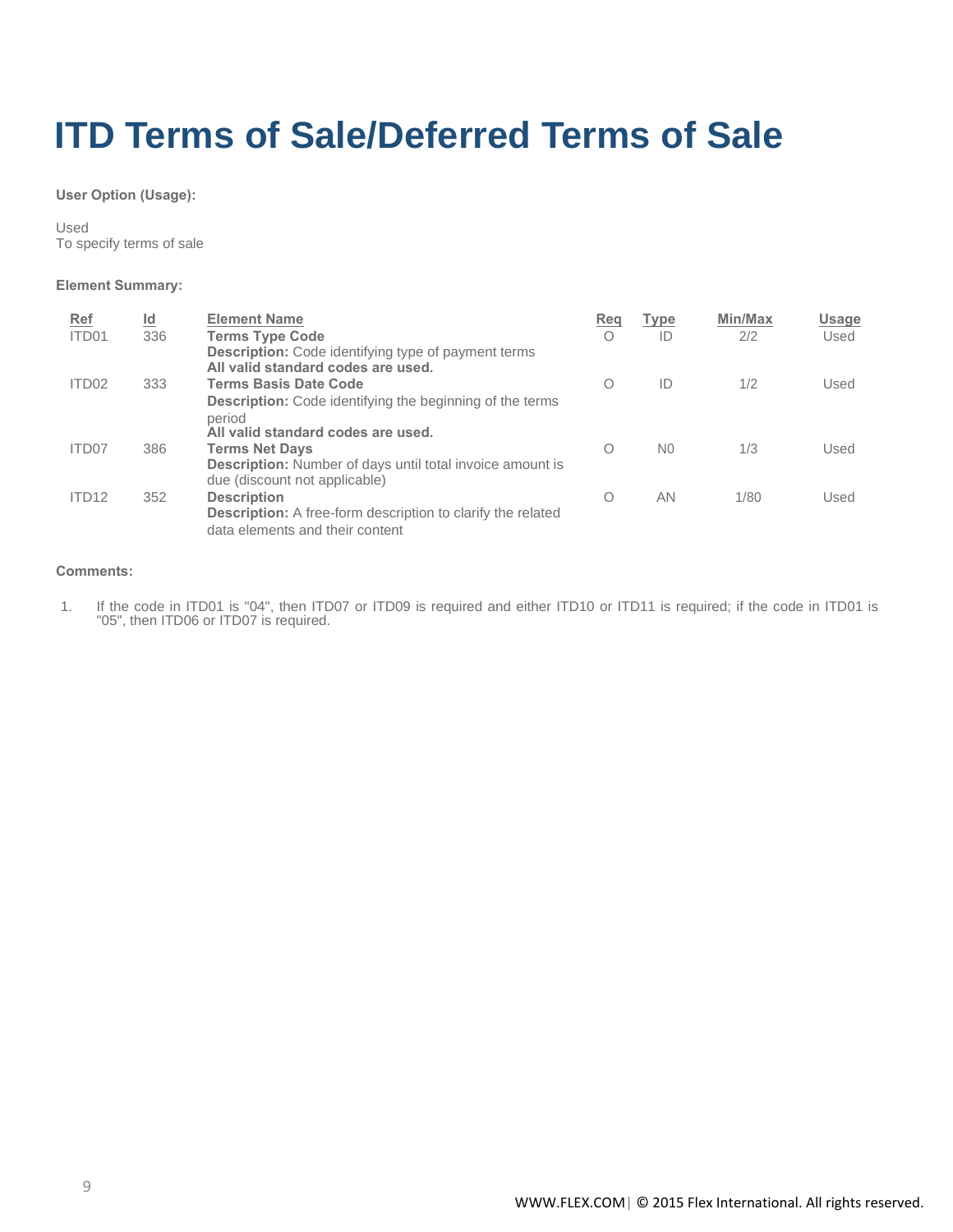### <span id="page-9-0"></span>**Loop N9**

To transmit identifying information as specified by the Reference Identification Qualifier

#### **Loop Summary:**

| <u>Pos</u> | Id | Segment Name     | Req | <u>Max Use</u> | Repeat | <b>Usage</b>      |
|------------|----|------------------|-----|----------------|--------|-------------------|
| 290        |    | MSG Message Text |     | 1000           |        | <b>Future Use</b> |

#### **MSG Message Text**

#### **User Option (Usage):**

Used

To provide a free-form format that allows the transmission of text information

#### **Element Summary:**

| <b>Ref</b> |     | <b>Element Name</b>                        | Req | Type | Min/Max | <b>Usage</b> |
|------------|-----|--------------------------------------------|-----|------|---------|--------------|
| MSG01      | 933 | <b>Free-Form Message Text</b>              |     | ΑN   | 1/264   | Future use   |
|            |     | <b>Description:</b> Free-form message text |     |      |         |              |

#### **Syntax:**

1. C0302 - If MSG03 is present, then all of MSG02 are required

#### **Semantics:**

1. MSG03 is the number of lines to advance before printing.

- 1. MSG02 is not related to the specific characteristics of a printer, but identifies top of page, advance a line, etc.
- 2. If MSG02 is "AA Advance the specified number of lines before print" then MSG03 is required.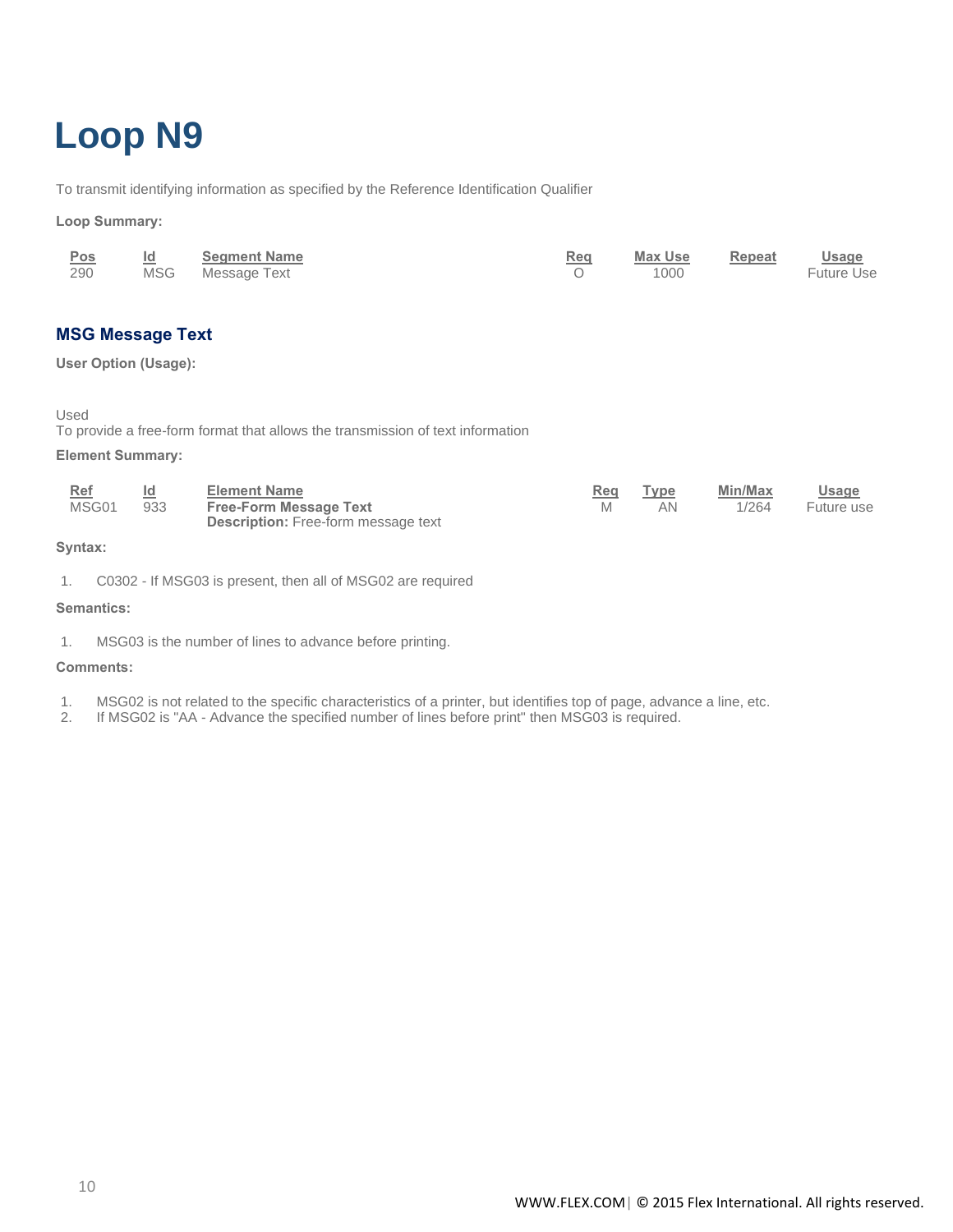### <span id="page-10-0"></span>**Loop PO1**

To specify basic and most frequently used line item data

#### **Loop Summary:**

| Pos | $\underline{\mathsf{Id}}$ | <b>Seament Name</b> | Rea | <b>Flex Reg</b> | Max Use | Repeat | <u>Usage</u> |
|-----|---------------------------|---------------------|-----|-----------------|---------|--------|--------------|
| 010 | PO <sub>1</sub>           | Baseline Item Data  |     | M               |         |        | Used         |
| 050 |                           | Loop PID            |     |                 |         | 1000   | Jsed         |
| 270 |                           | Loop ACK            |     | M               |         | 104    | Jsed         |

#### <span id="page-10-1"></span>**PO1 Baseline Item Data**

#### **User Option (Usage):**

Used

To specify basic and most frequently used line item data

| <b>Ref</b>        | Id  | <b>Element Name</b>                                                                                                                                                                                                  | <b>Req</b> | Flex<br>Req | <b>Type</b> | Min/Max | <b>Usage</b> |
|-------------------|-----|----------------------------------------------------------------------------------------------------------------------------------------------------------------------------------------------------------------------|------------|-------------|-------------|---------|--------------|
| PO <sub>101</sub> | 350 | <b>Assigned Identification</b><br><b>Description:</b> Line Item                                                                                                                                                      | O          | M           | AN          | 1/20    | Used         |
| PO102             | 330 | <b>Quantity Ordered</b><br><b>Description: Quantity ordered</b>                                                                                                                                                      | X          | M           | R           | 1/15    | Used         |
| PO103             | 355 | Unit or Basis for Measurement Code<br><b>Description:</b> Code specifying the units in which a value<br>is being expressed, or manner in which a measurement<br>has been taken<br>All valid standard codes are used. | $\circ$    | M           | ID          | 2/2     | Used         |
| PO104             | 212 | <b>Unit Price</b><br><b>Description:</b> Price per unit of product, service,<br>commodity, etc.                                                                                                                      | X          | M           | R           | 1/17    | Used         |
| PO <sub>105</sub> | 639 | <b>Basis of Unit Price Code</b><br>Description: Code identifying the type of unit price for<br>an item<br>All valid standard codes are used.                                                                         | $\bigcirc$ | M           | ID          | 2/2     | Not used     |
| PO106             | 235 | <b>Product/Service ID Qualifier</b><br><b>Description:</b> Code identifying the type/source of the<br>descriptive number used in Product/Service ID (234)<br>"BP" - Buyer's Part Number.                             | X          | M           | ID          | 2/2     | Used         |
| PO107             | 234 | <b>Product/Service ID</b><br>Description: Identifying number for a product or service                                                                                                                                | X          | X           | AN          | 1/48    | Used         |
| PO <sub>108</sub> | 235 | <b>Product/Service ID Qualifier</b><br><b>Description:</b> Code identifying the type/source of the<br>descriptive number used in Product/Service ID (234)<br>"BE" - Buyer's Eng. Chg. Level.                         | $\times$   | $\times$    | ID          | 2/2     | Used         |
| PO <sub>109</sub> | 234 | <b>Product/Service ID</b><br><b>Description:</b> Identifying number for a product or service                                                                                                                         | X          | $\times$    | AN          | 1/48    | Used         |
| PO110             | 235 | <b>Product/Service ID Qualifier</b><br><b>Description:</b> Code identifying the type/source of the<br>descriptive number used in Product/Service ID (234)<br>"MG" - Manufacturer Part Number.                        | M          | M           | ID          | 2/2     | Used         |
| PO111             | 234 | <b>Product/Service ID</b><br><b>Description:</b> Identifying number for a product or service                                                                                                                         | M          | M           | AN          | 1/48    | Used         |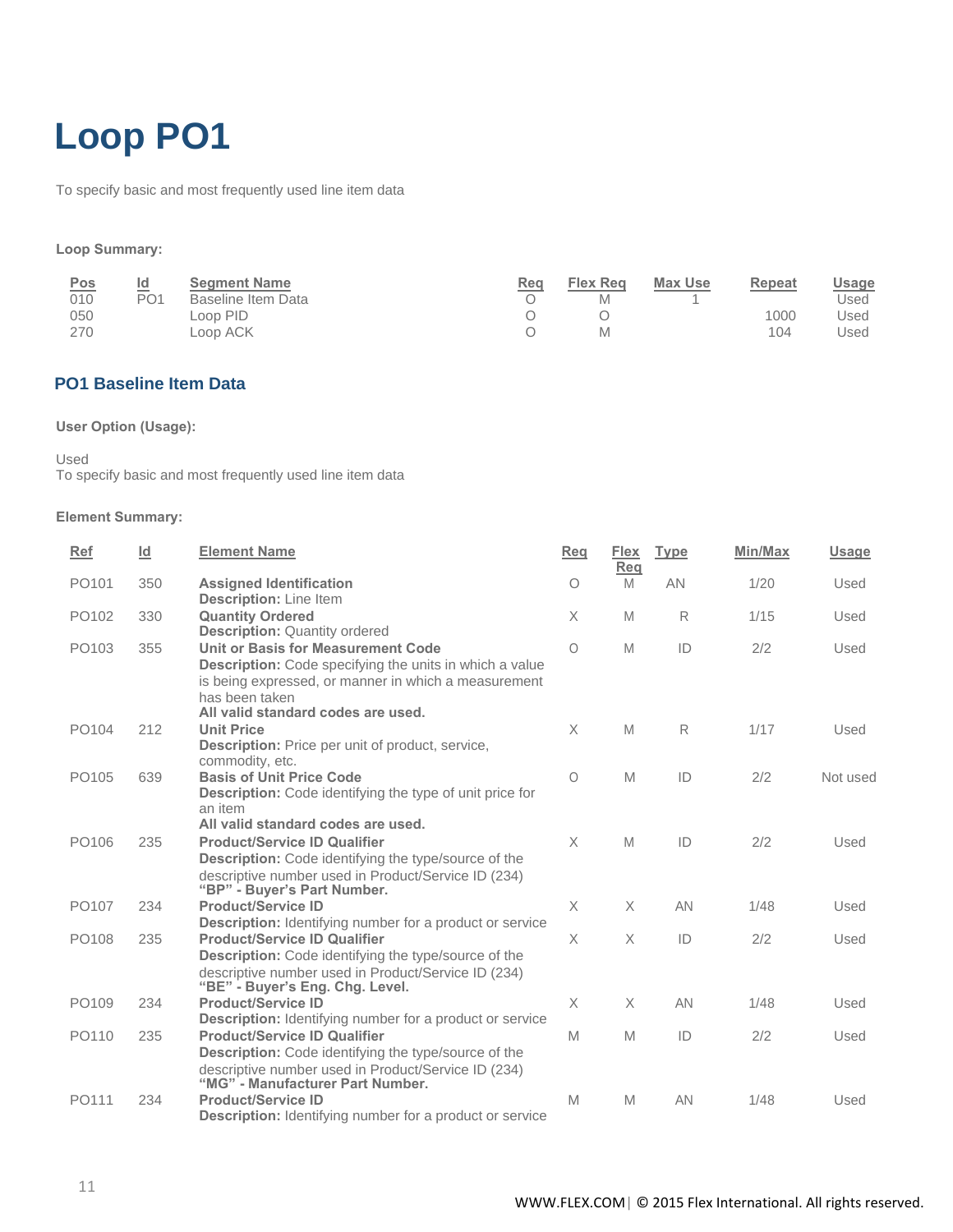| PO <sub>112</sub> | 235 | <b>Product/Service ID Qualifier</b><br><b>Description:</b> Code identifying the type/source of the<br>descriptive number used in Product/Service ID (234)<br>"MF" - Manufacturer Name.    | M | Ο | ID | 2/2  | Used |
|-------------------|-----|-------------------------------------------------------------------------------------------------------------------------------------------------------------------------------------------|---|---|----|------|------|
| PO113             | 234 | <b>Product/Service ID</b><br><b>Description:</b> Identifying number for a product or service                                                                                              | M | Ω | AN | 1/48 | Used |
| PO114             | 235 | <b>Product/Service ID Qualifier</b><br><b>Description:</b> Code identifying the type/source of the<br>descriptive number used in Product/Service ID (234)<br>"PU" - Customer Part Number. | O | Ω | ID | 2/2  | Used |
| PO115             | 234 | <b>Product/Service ID</b><br><b>Description:</b> Identifying number for a product or service                                                                                              | O | Ω | AN | 1/48 | Used |

#### **Syntax:**

- 1. C0302 If PO103 is present, then all of PO102 are required
- 2. C0504 If PO105 is present, then all of PO104 are required
- 3. P0607 If either PO106,PO107 is present, then all are required

#### <span id="page-11-0"></span>**CTP Pricing Information**

#### **User Option (Usage):**

Used To specify pricing information

| Ref               | $\underline{\mathsf{Id}}$ | <b>Element Name</b>                                                 | Req       | <b>Type</b> | Min/Max | <b>Usage</b> |
|-------------------|---------------------------|---------------------------------------------------------------------|-----------|-------------|---------|--------------|
| CTP01             | 687                       | <b>Class of Trade Code</b>                                          | $\bigcap$ | ID          | 2/2     | Used         |
|                   |                           | <b>Description:</b> Code indicating class of trade                  |           |             |         |              |
|                   |                           | All valid standard codes are used.                                  |           |             |         |              |
| CTP <sub>02</sub> | 236                       | <b>Price Identifier Code</b>                                        | $\times$  | ID          | 3/3     | Used         |
|                   |                           | <b>Description:</b> Code identifying pricing specification          |           |             |         |              |
|                   | 212                       | All valid standard codes are used.<br><b>Unit Price</b>             | $\times$  | R           | 1/17    |              |
| CTP <sub>03</sub> |                           | <b>Description:</b> Price per unit of product, service, commodity,  |           |             |         | Used         |
|                   |                           | etc.                                                                |           |             |         |              |
| CTP04             | 380                       | Quantity                                                            | X         | R           | 1/15    | Used         |
|                   |                           | <b>Description:</b> Numeric value of quantity                       |           |             |         |              |
| CTP05             | C001                      | <b>Composite Unit of Measure</b>                                    | OT        | Comp        |         | Used         |
|                   |                           | <b>Description:</b> To identify a composite unit of measure (See    |           |             |         |              |
|                   |                           | Figures Appendix for examples of use)                               |           |             |         |              |
|                   | 355                       | Unit or Basis for Measurement Code                                  | M         | ID          | 2/2     | Must use     |
|                   |                           | Description: Code specifying the units in which a value is          |           |             |         |              |
|                   |                           | being expressed, or manner in which a measurement has               |           |             |         |              |
|                   |                           | been taken                                                          |           |             |         |              |
|                   |                           | All valid standard codes are used.                                  |           |             |         |              |
|                   | 1018                      | <b>Exponent</b>                                                     | O         | R           | 1/15    | Used         |
|                   |                           | <b>Description:</b> Power to which a unit is raised                 |           |             |         |              |
|                   | 649                       | <b>Multiplier</b>                                                   | O         | R           | 1/10    | Used         |
|                   |                           | <b>Description:</b> Value to be used as a multiplier to obtain a    |           |             |         |              |
|                   |                           | new value                                                           |           |             |         |              |
|                   | 355                       | Unit or Basis for Measurement Code                                  | $\circ$   | ID          | 2/2     | Used         |
|                   |                           | <b>Description:</b> Code specifying the units in which a value is   |           |             |         |              |
|                   |                           | being expressed, or manner in which a measurement has<br>been taken |           |             |         |              |
|                   |                           | All valid standard codes are used.                                  |           |             |         |              |
|                   | 1018                      | <b>Exponent</b>                                                     | O         | R           | 1/15    | Used         |
|                   |                           | Description: Power to which a unit is raised                        |           |             |         |              |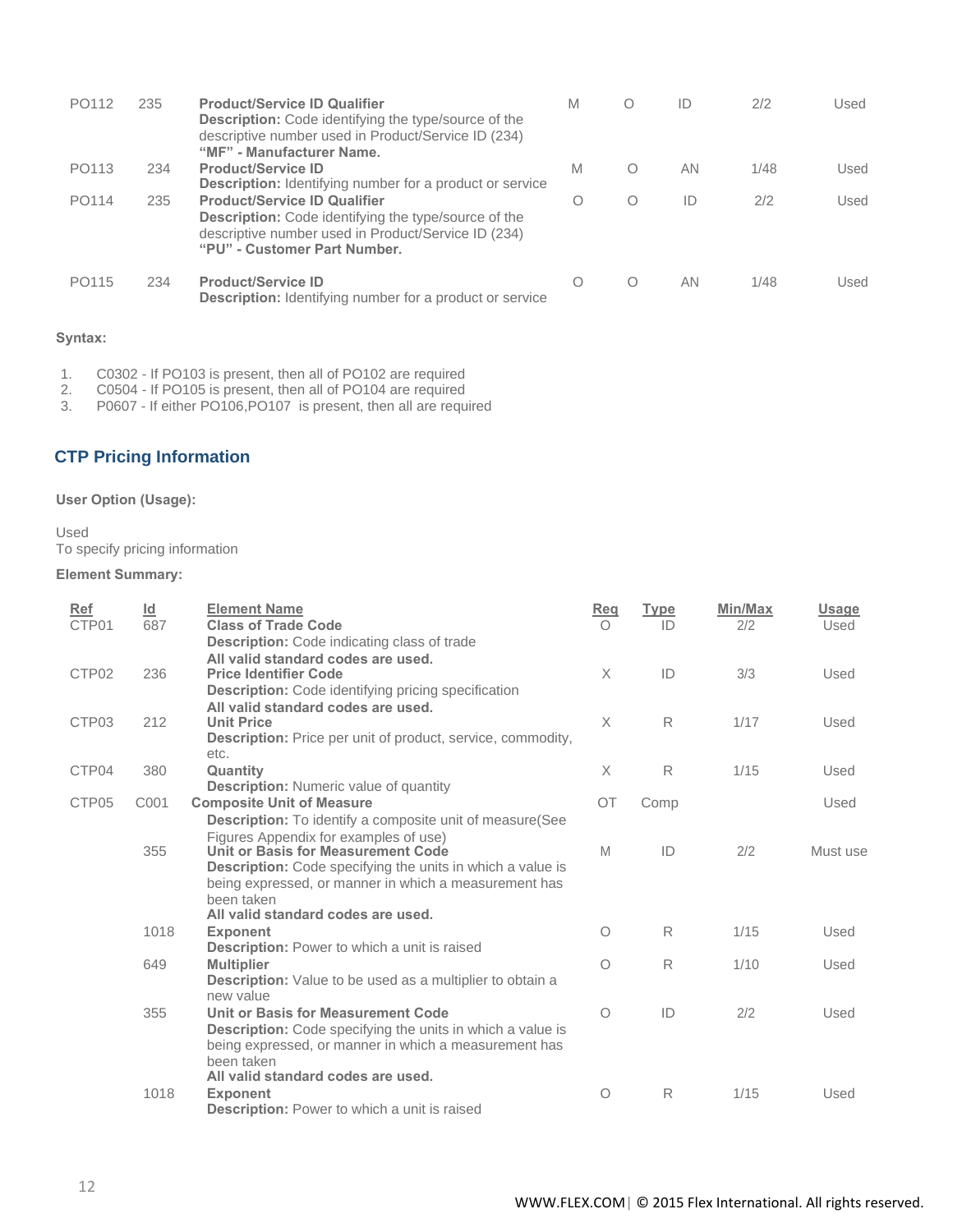|       | 649  | <b>Multiplier</b><br><b>Description:</b> Value to be used as a multiplier to obtain a                                                                                                                         | $\circ$    | R              | 1/10 | Used |
|-------|------|---------------------------------------------------------------------------------------------------------------------------------------------------------------------------------------------------------------|------------|----------------|------|------|
|       | 355  | new value<br><b>Unit or Basis for Measurement Code</b><br>Description: Code specifying the units in which a value is<br>being expressed, or manner in which a measurement has<br>been taken                   | $\circ$    | ID             | 2/2  | Used |
|       | 1018 | All valid standard codes are used.<br><b>Exponent</b><br>Description: Power to which a unit is raised                                                                                                         | О          | R              | 1/15 | Used |
|       | 649  | <b>Multiplier</b><br><b>Description:</b> Value to be used as a multiplier to obtain a<br>new value                                                                                                            | $\bigcirc$ | R              | 1/10 | Used |
|       | 355  | Unit or Basis for Measurement Code<br>Description: Code specifying the units in which a value is<br>being expressed, or manner in which a measurement has<br>been taken<br>All valid standard codes are used. | $\circ$    | ID             | 2/2  | Used |
|       | 1018 | <b>Exponent</b><br>Description: Power to which a unit is raised                                                                                                                                               | Ο          | R              | 1/15 | Used |
|       | 649  | <b>Multiplier</b><br>Description: Value to be used as a multiplier to obtain a<br>new value                                                                                                                   | O          | R              | 1/10 | Used |
|       | 355  | Unit or Basis for Measurement Code<br>Description: Code specifying the units in which a value is<br>being expressed, or manner in which a measurement has<br>been taken                                       | $\circ$    | ID             | 2/2  | Used |
|       | 1018 | All valid standard codes are used.<br><b>Exponent</b>                                                                                                                                                         | $\bigcirc$ | R              | 1/15 | Used |
|       | 649  | <b>Description:</b> Power to which a unit is raised<br><b>Multiplier</b><br>Description: Value to be used as a multiplier to obtain a                                                                         | Ο          | R              | 1/10 | Used |
| CTP06 | 648  | new value<br><b>Price Multiplier Qualifier</b><br>Description: Code indicating the type of price multiplier                                                                                                   | О          | ID             | 3/3  | Used |
| CTP07 | 649  | All valid standard codes are used.<br><b>Multiplier</b><br><b>Description:</b> Value to be used as a multiplier to obtain a                                                                                   | X          | R              | 1/10 | Used |
| CTP08 | 782  | new value<br><b>Monetary Amount</b><br><b>Description: Monetary amount</b>                                                                                                                                    | О          | R              | 1/18 | Used |
| CTP09 | 639  | <b>Basis of Unit Price Code</b><br><b>Description:</b> Code identifying the type of unit price for an<br>item                                                                                                 | $\circ$    | ID             | 2/2  | Used |
| CTP10 | 499  | All valid standard codes are used.<br><b>Condition Value</b>                                                                                                                                                  | Ο          | AN             | 1/10 | Used |
| CTP11 | 289  | <b>Description:</b> Identifies rate restrictions or provisions<br><b>Multiple Price Quantity</b><br>Description: Quantity of units for a given price, e.g., 3 for<br>\$10.00                                  | Ο          | N <sub>0</sub> | 1/2  | Used |

#### **Syntax:**

1. P0405 - If either CTP04, CTP05 is present, then all are required<br>2. C0607 - If CTP06 is present, then all of CTP07 are required

- 2. C0607 If CTP06 is present, then all of CTP07 are required<br>3. C0902 If CTP09 is present, then all of CTP02 are required
- 3. C0902 If CTP09 is present, then all of CTP02 are required 4. C1002 If CTP10 is present, then all of CTP02 are required
- 4. C1002 If CTP10 is present, then all of CTP02 are required<br>5. C1103 If CTP11 is present, then all of CTP03 are required
- 5. C1103 If CTP11 is present, then all of CTP03 are required

#### **Semantics:**

1. CTP07 is a multiplier factor to arrive at a final discounted price. A multiplier of .90 would be the factor if a 10% discount is given.

2. CTP08 is the rebate amount.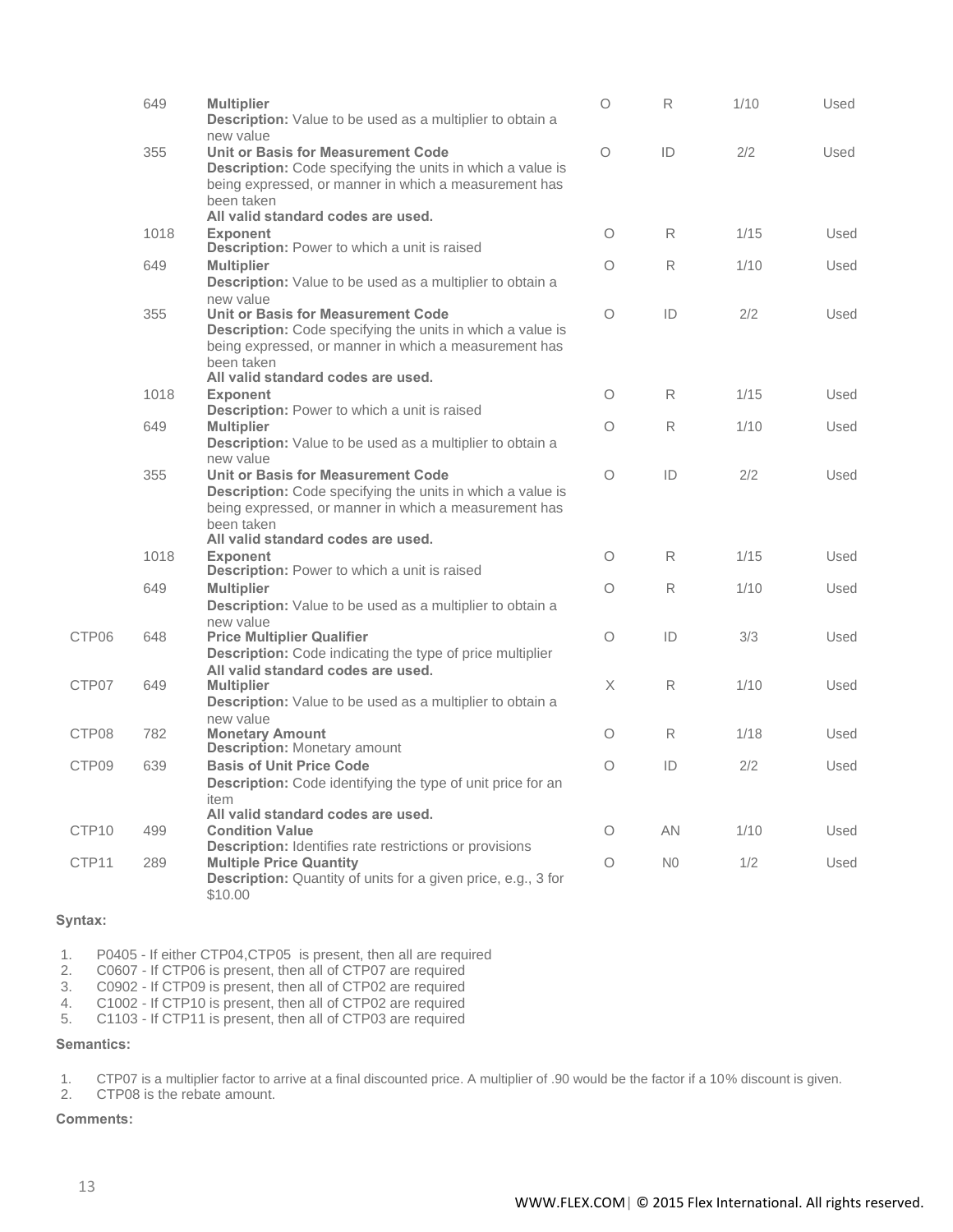- 1. See Figures Appendix for an example detailing the use of CTP03 and CTP04.
- 2. See Figures Appendix for an example detailing the use of CTP03, CTP04 and CTP07.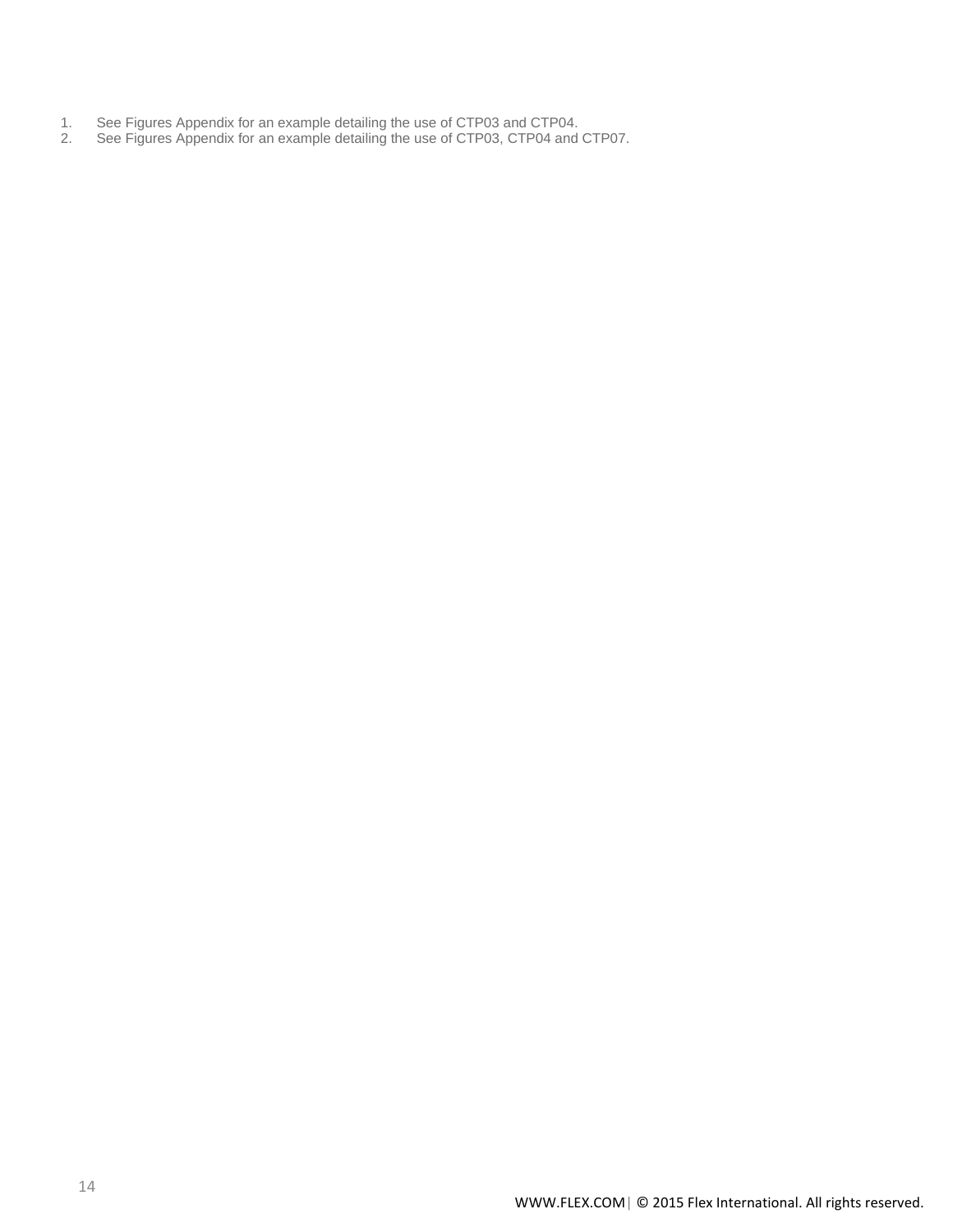### <span id="page-14-0"></span>**Loop PID**

To describe a product or process in coded or free-form format

<span id="page-14-1"></span>

| <b>Loop Summary:</b><br><b>Pos</b><br>050 | $\underline{\mathsf{Id}}$<br><b>PID</b> | <b>Segment Name</b><br>Product/Item Description               | Req<br>$\circ$ | <b>Max Use</b>    | <b>Repeat</b>  | <b>Usage</b><br>Used     |
|-------------------------------------------|-----------------------------------------|---------------------------------------------------------------|----------------|-------------------|----------------|--------------------------|
|                                           |                                         | <b>PID Product/Item Description</b>                           |                |                   |                |                          |
| <b>User Option (Usage):</b>               |                                         |                                                               |                |                   |                |                          |
| Used                                      |                                         | To describe a product or process in coded or free-form format |                |                   |                |                          |
| <b>Element Summary:</b>                   |                                         |                                                               |                |                   |                |                          |
| <b>Ref</b><br>PID <sub>01</sub>           | $\underline{\mathsf{Id}}$<br>349        | <b>Element Name</b><br><b>Item Description Type</b>           | Reg<br>M       | <b>Type</b><br>ID | Min/Max<br>1/1 | <b>Usage</b><br>Must use |

| PID <sub>01</sub> | 349 | <b>Item Description Type</b><br><b>Description:</b> Code indicating the format of a description       | M | ___<br>ID | 1/1  | Must use |
|-------------------|-----|-------------------------------------------------------------------------------------------------------|---|-----------|------|----------|
| PID <sub>05</sub> | 352 | "F" - Free Form.<br><b>Description</b>                                                                |   | ΑN        | 1/80 | Used     |
|                   |     | <b>Description:</b> A free-form description to clarify the related<br>data elements and their content |   |           |      |          |

#### **Comments:**

1. If PID01 equals "F", then PID05 is used. If PID01 equals "S", then PID04 is used. If PID01 equals "X", then both PID04 and PID05 are used.

### <span id="page-14-2"></span>**REF Reference Identification**

#### **User Option (Usage):**

#### Used

To specify identification information

#### **Element Summary:**

| Ref               | Id  | <b>Element Name</b>                                                                                                                                                   | Reg | <b>Flex</b><br><u>Req</u> | Type | Min/Max | Usage    |
|-------------------|-----|-----------------------------------------------------------------------------------------------------------------------------------------------------------------------|-----|---------------------------|------|---------|----------|
| REF01             | 128 | <b>Manufacturing Order Part Number</b><br><b>Description:</b> Code indicating the format of a description<br>"MH" - Manufacturing Order Number                        | M   | Ο                         | ID   | 2/2     | Must use |
| REF <sub>02</sub> | 127 | <b>Reference Identification</b><br><b>Description:</b> Reference information as defined for a<br>particular as specified by the Reference Identification<br>Qualifier |     |                           | AN   | 1/30    | Used     |

#### **Comments:**

1. If REF01 equals "MH", then REF02 is used.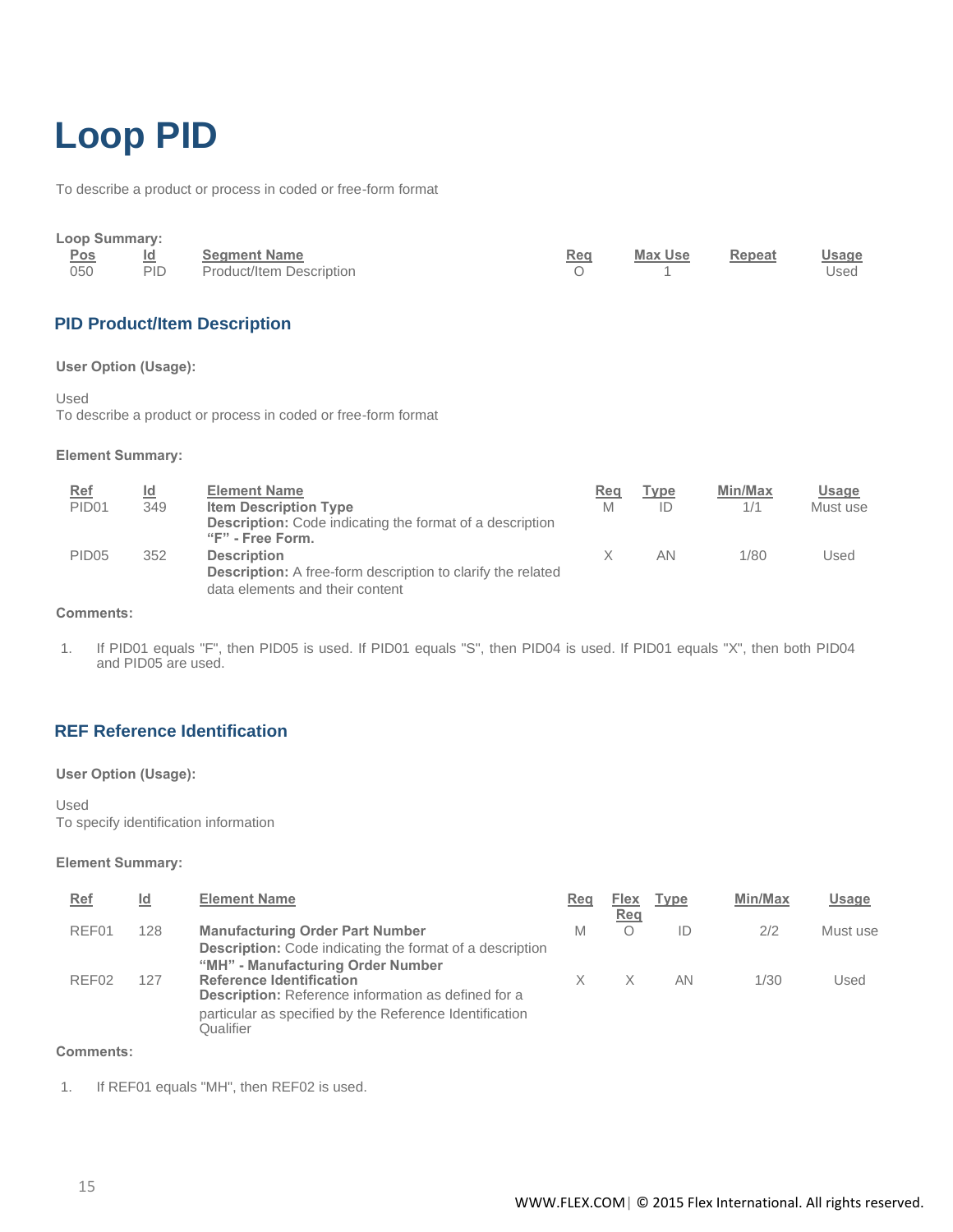### <span id="page-15-0"></span>**Loop ACK**

To acknowledge the ordered quantities and specify the ready date for a specific line item

**Loop Summary:**

|     | Pos Id Segment Name          |          | Reg Flex Reg Max Use Repeat Usage |      |
|-----|------------------------------|----------|-----------------------------------|------|
| 270 | ACK Line Item Acknowledgment | <b>M</b> |                                   | Used |

#### <span id="page-15-1"></span>**ACK Line Item Acknowledgment**

#### **User Option (Usage):**

Used

To acknowledge the ordered quantities and specify the ready date for a specific line item

| <u>Ref</u>        | $\underline{\mathsf{Id}}$ | <b>Element Name</b>                                                                                                                                                                                                                                                                                                                        | <b>Req</b> | <b>Flex</b><br>Reg | <b>Type</b> | Min/Max | <b>Usage</b> |
|-------------------|---------------------------|--------------------------------------------------------------------------------------------------------------------------------------------------------------------------------------------------------------------------------------------------------------------------------------------------------------------------------------------|------------|--------------------|-------------|---------|--------------|
| ACK01             | 668                       | <b>Line Item Status Code</b><br><b>Description:</b> Code specifying the action taken by the<br>seller on a line item requested by the buyer<br>"IA" - Accepted<br>"IQ" - Accepted, Qty Change<br>"DR" - Accepted, Date Resched<br>"IS" - Accepted, Substitution Made<br>"IP" - Accepted, Price Change<br>"IC" - Accepted, multiple changes | M          | M                  | ID          | 2/2     | Must use     |
| ACK02             | 380                       | "IR" - Rejected<br>Quantity<br><b>Description:</b> Numeric value of quantity                                                                                                                                                                                                                                                               | X          | M                  | R           | 1/15    | Used         |
| ACK03             | 355                       | Unit or Basis for Measurement Code<br>Description: Code specifying the units in which a value<br>is being expressed, or manner in which a measurement<br>has been taken<br>All valid standard codes are used.                                                                                                                              | X          | X                  | ID          | 2/2     | Used         |
| ACK04             | 374                       | <b>Date/Time Qualifier</b><br>Description: Code specifying type of date or time, or<br>both date and time<br>"002" - Delivery Date (ETA)<br>"010" - Ship Date (ETD)<br>"065"- Forwarder Schedule Delivery Date<br>(FETA)                                                                                                                   | 0          | M                  | ID          | 3/3     | Used         |
| ACK05             | 373                       | <b>Delivery Date</b><br><b>Description: Date expressed as CCYYMMDD</b>                                                                                                                                                                                                                                                                     | X          | M                  | DT          | 8/8     | Used         |
| ACK06             | 326                       | <b>Request Reference Number</b><br>Description: Reference number or RFQ number to use<br>to identify a particular transaction set and query<br>(additional reference number or description which can be<br>used with contract number)<br><b>Delivery Schedule Number</b>                                                                   | $\bigcirc$ | O                  | AN          | 1/45    | Used         |
| ACK07             | 235                       | <b>Product/Service ID Qualifier</b><br>Description: Code identifying the type/source of the<br>descriptive number used in Product/Service ID (234)<br>"VO" - Vendor's Order Number (Sales Order).                                                                                                                                          | X          | X                  | ID          | 2/2     | Used         |
| ACK08             | 234                       | <b>Product/Service ID</b><br>Description: Identifying number for a product or service.                                                                                                                                                                                                                                                     | X.         | X.                 | <b>AN</b>   | 1/48    | Used         |
| ACK11             | 235                       | <b>Product/Service ID Qualifier</b><br>Description: Code identifying the type/source of the<br>descriptive number used in Product/Service ID (234)<br>"SL" - Seller Line Number (SO Line Num).                                                                                                                                             | X          | X                  | ID          | 2/2     | Used         |
| ACK12             | 234                       | <b>Product/Service ID</b><br>Description: Identifying number for a product or service.                                                                                                                                                                                                                                                     | X          | X.                 | <b>AN</b>   | 1/48    | Used         |
| ACK <sub>13</sub> | 235                       | <b>Product/Service ID Qualifier</b><br>Description: Code identifying the type/source of the<br>descriptive number used in Product/Service ID (234)<br>"SQ" - Roll Sequence Number.                                                                                                                                                         | X          | X                  | ID          | 2/2     | Used         |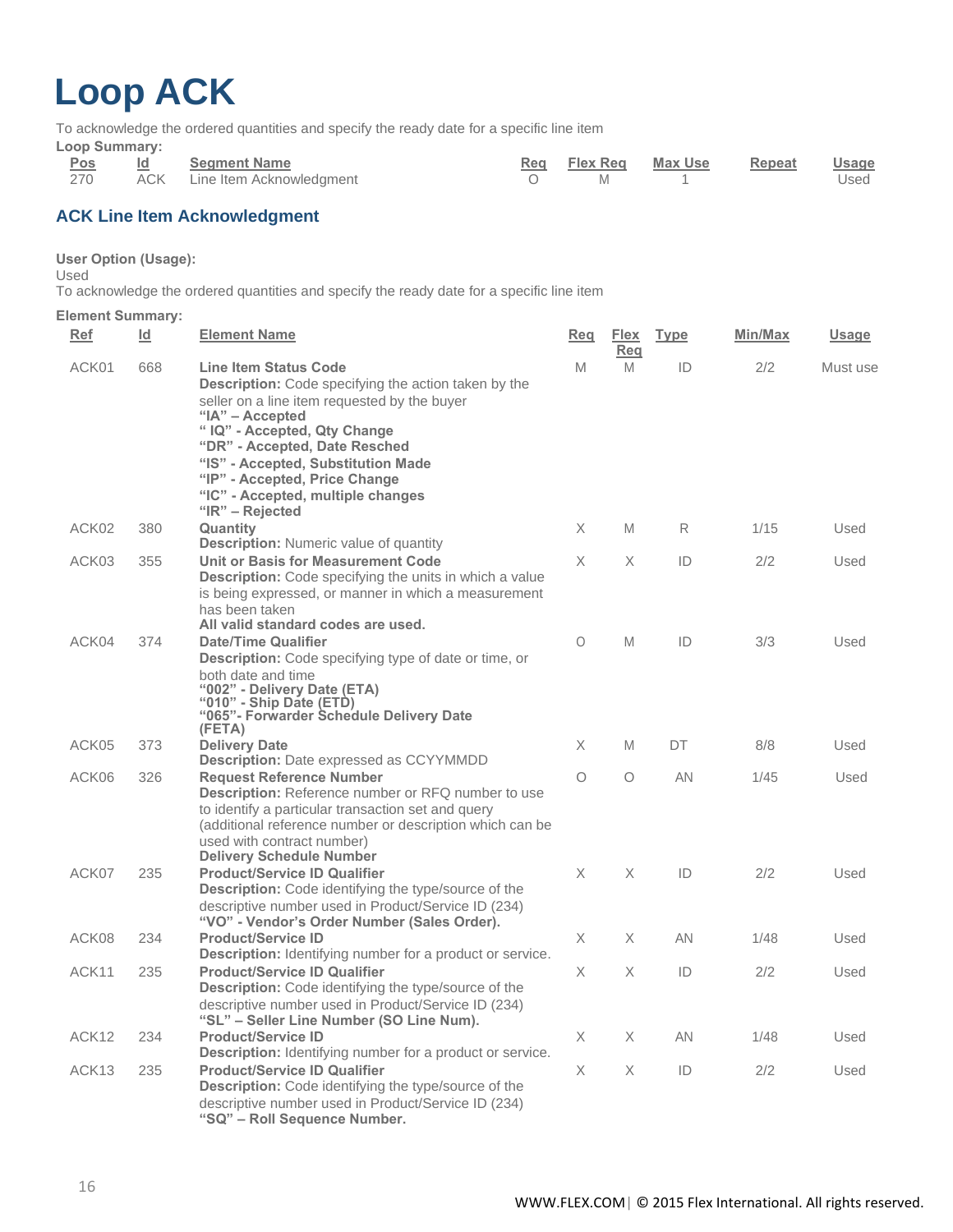|  | ACK14 234 Product/Service ID                                     |  | AN. | 1/48 | Used |
|--|------------------------------------------------------------------|--|-----|------|------|
|  | <b>Description:</b> Identifying number for a product or service. |  |     |      |      |

#### **Syntax:**

- 1. P0203 If either ACK02, ACK03 is present, then all are required
- 2. C0405 If ACK04 is present, then all of ACK05 are required
- 3. P0708 If either ACK07, ACK08 is present, then all are required

- 1. ETA Estimated Time of Arrival (Flex Dock Date)
- 2. ETD Estimated Time of Departure (Supplier Ship Date)
- 3. If ACK01 = IA, Then Please stick to the PO Line Item details (Quantity, Price, Date, Multiple changes etc)
- 4. If ACK01 != IA, Then Line Item Details is not adhering to the corresponding Flex PO Line Item.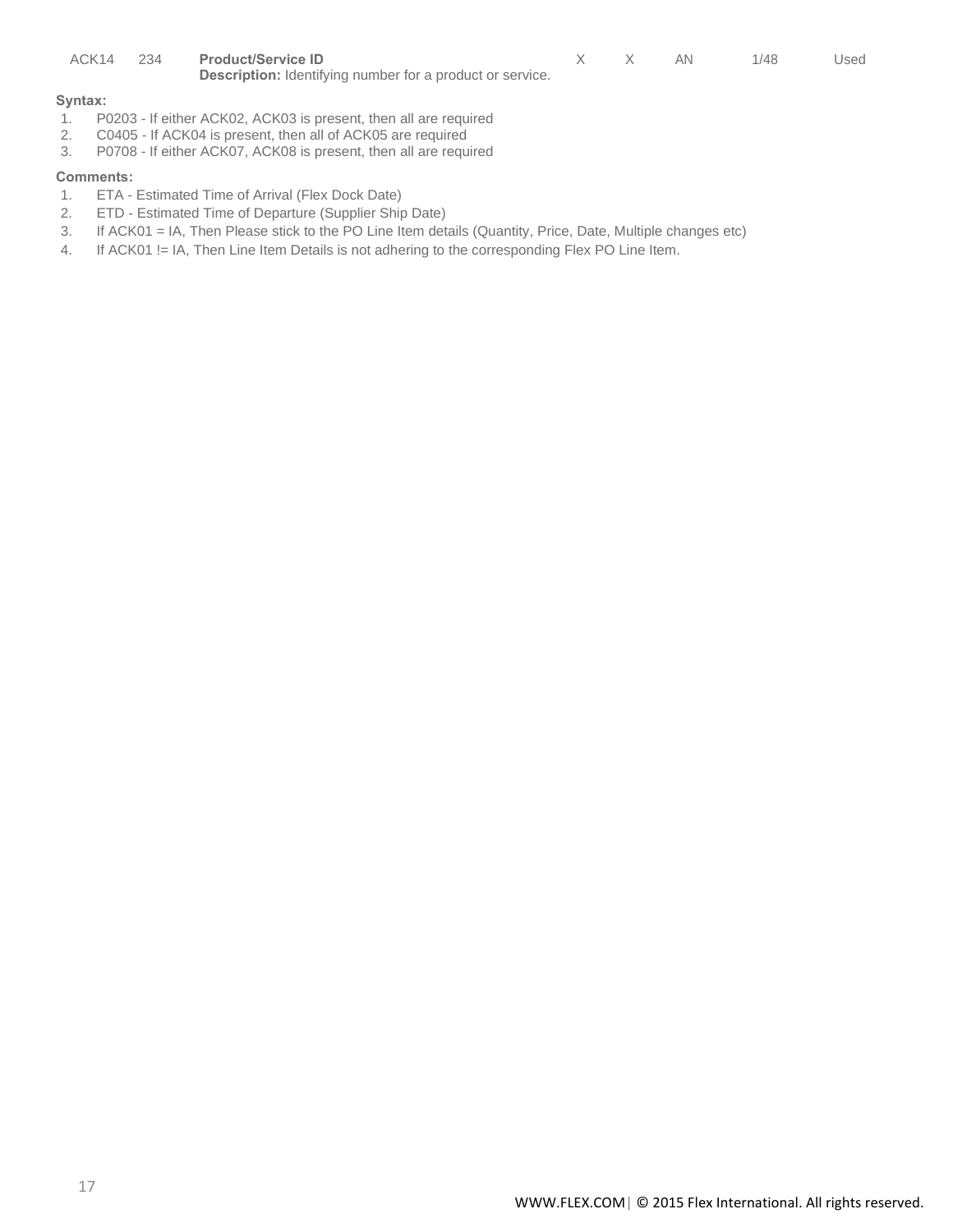### <span id="page-17-0"></span>**Loop N9**

To transmit identifying information as specified by the Reference Identification Qualifier

## Loop Summary:<br>
<u>Pos</u>
<br>
360
<br>
MSG

| ×,<br>٠<br>٠          |
|-----------------------|
| ٧<br>٧<br>٧<br>۰<br>۰ |

| Pos | Id | <b>Segment Name</b> | Rea | Max Use | Repeat | <u>Usage</u>      |
|-----|----|---------------------|-----|---------|--------|-------------------|
| 360 |    | MSG Message Text    |     | 1000    |        | <b>Future Use</b> |

<span id="page-17-1"></span>**MSG Message Text**

#### **User Option (Usage):**

Used

To provide a free-form format that allows the transmission of text information

#### **Element Summary:**

| Ref<br>MSG01 | Id<br>933 | <b>Element Name</b><br><b>Free-Form Message Text</b><br><b>Description:</b> Free-form message text | Reg | <b>Type</b><br>ΑN | <b>Min/Max</b><br>1/264 | <u>Usage</u><br>Future use |
|--------------|-----------|----------------------------------------------------------------------------------------------------|-----|-------------------|-------------------------|----------------------------|
|              |           |                                                                                                    |     |                   |                         |                            |

#### **Syntax:**

1. C0302 - If MSG03 is present, then all of MSG02 are required

#### **Semantics:**

1. MSG03 is the number of lines to advance before printing.

- 1. MSG02 is not related to the specific characteristics of a printer, but identifies top of page, advance a line, etc.
- 2. If MSG02 is "AA Advance the specified number of lines before print" then MSG03 is required.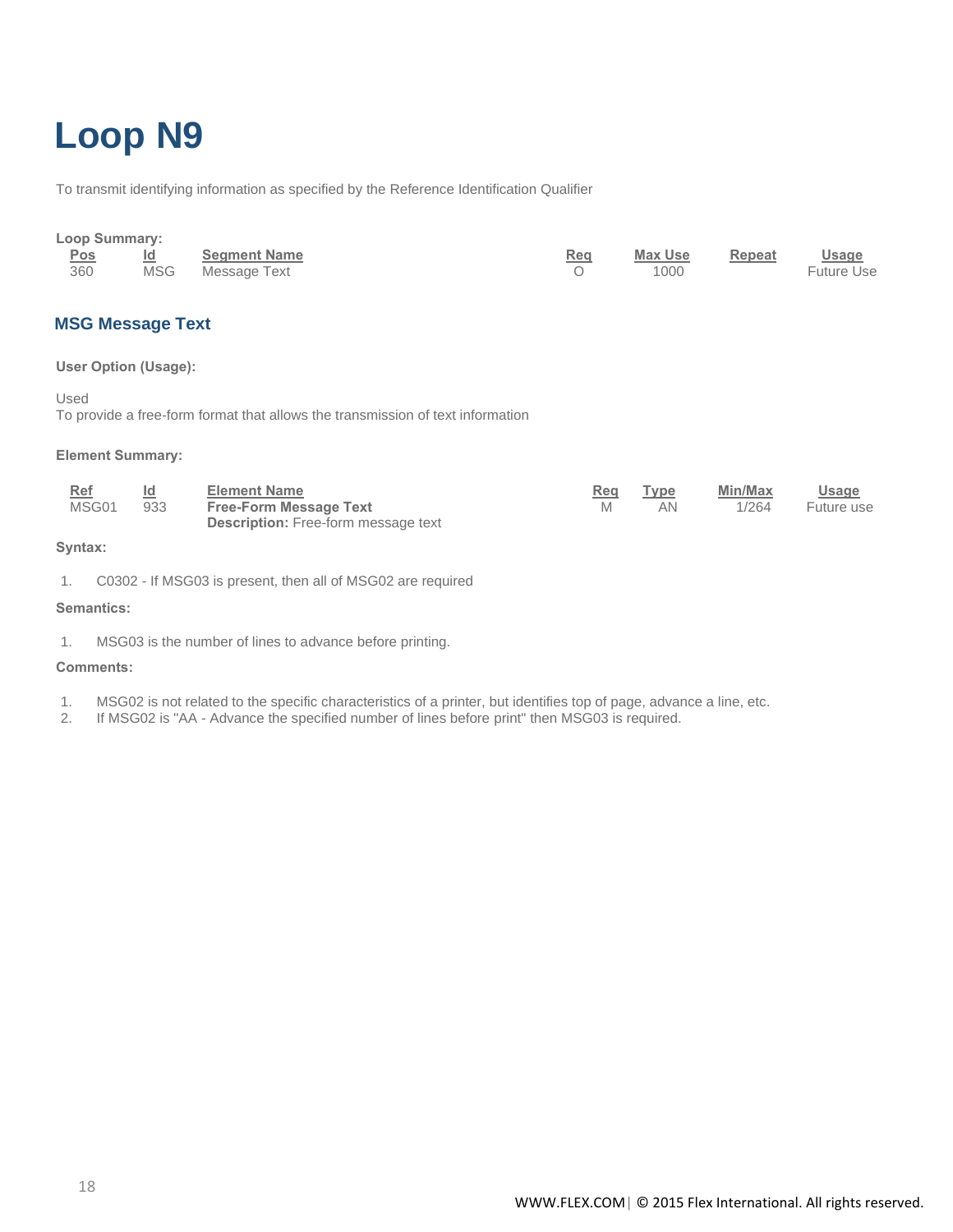### <span id="page-18-0"></span>**Loop CTT**

To transmit a hash total for a specific element in the transaction set

#### **Loop Summary:**

| <u>Pos</u> | Id Segment Name        |            | Reg Flex Reg Max Use Repeat | <b>Usage</b> |
|------------|------------------------|------------|-----------------------------|--------------|
| 010        | CTT Transaction Totals | $\Omega$ M |                             | Used         |

#### <span id="page-18-1"></span>**CTT Transaction Totals**

#### **User Option (Usage):**

Used

To transmit a hash total for a specific element in the transaction set

| <b>Ref</b>        | <u>ld</u> | <b>Element Name</b>                                               | Req | Type           | Min/Max | Usage    |
|-------------------|-----------|-------------------------------------------------------------------|-----|----------------|---------|----------|
| CTT <sub>01</sub> | 354       | Number of Line Items                                              |     | N <sub>0</sub> | 1/6     | Must use |
|                   |           | <b>Description:</b> Total number of line items in the transaction |     |                |         |          |
|                   |           | set                                                               |     |                |         |          |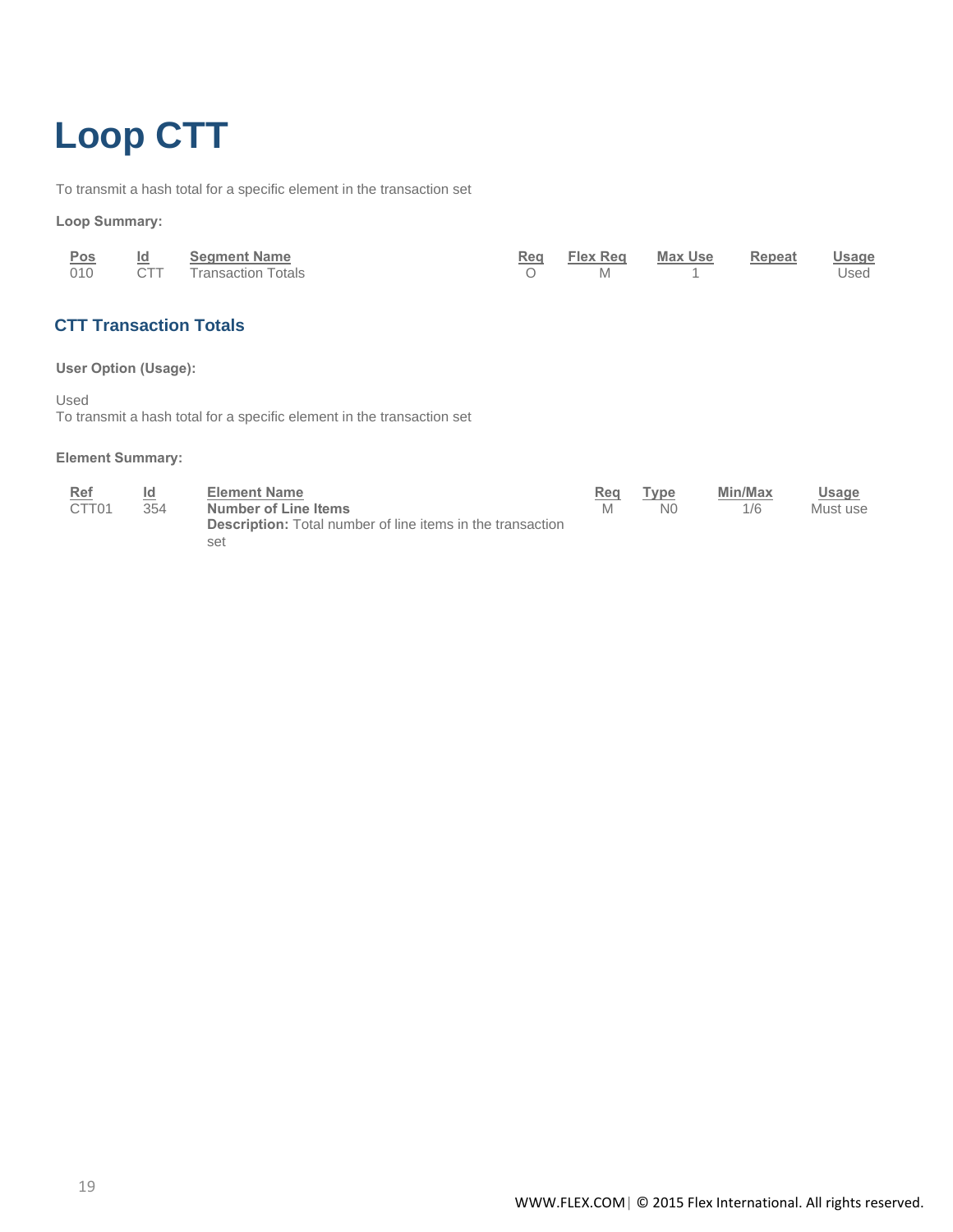### <span id="page-19-0"></span>**SE Transaction Set Trailer**

#### **User Option (Usage):**

Must use

To indicate the end of the transaction set and provide the count of the transmitted segments (including the beginning (ST) and ending (SE) segments)

| Ref<br>SE <sub>01</sub> | $\underline{\mathsf{Id}}$<br>96 | <b>Element Name</b><br><b>Number of Included Segments</b>                                                  | <b>Req</b><br>M | <b>Type</b><br>N <sub>0</sub> | Min/Max<br>1/10 | Usage<br>Must use |
|-------------------------|---------------------------------|------------------------------------------------------------------------------------------------------------|-----------------|-------------------------------|-----------------|-------------------|
|                         |                                 | <b>Description:</b> Total number of segments included in a<br>transaction set including ST and SE segments |                 |                               |                 |                   |
| <b>SE02</b>             | 329                             | <b>Transaction Set Control Number</b><br><b>Description:</b> Identifying control number that must be       | M               | AN                            | 4/9             | Must use          |
|                         |                                 | unique within the transaction set functional group<br>assigned by the originator for a transaction set     |                 |                               |                 |                   |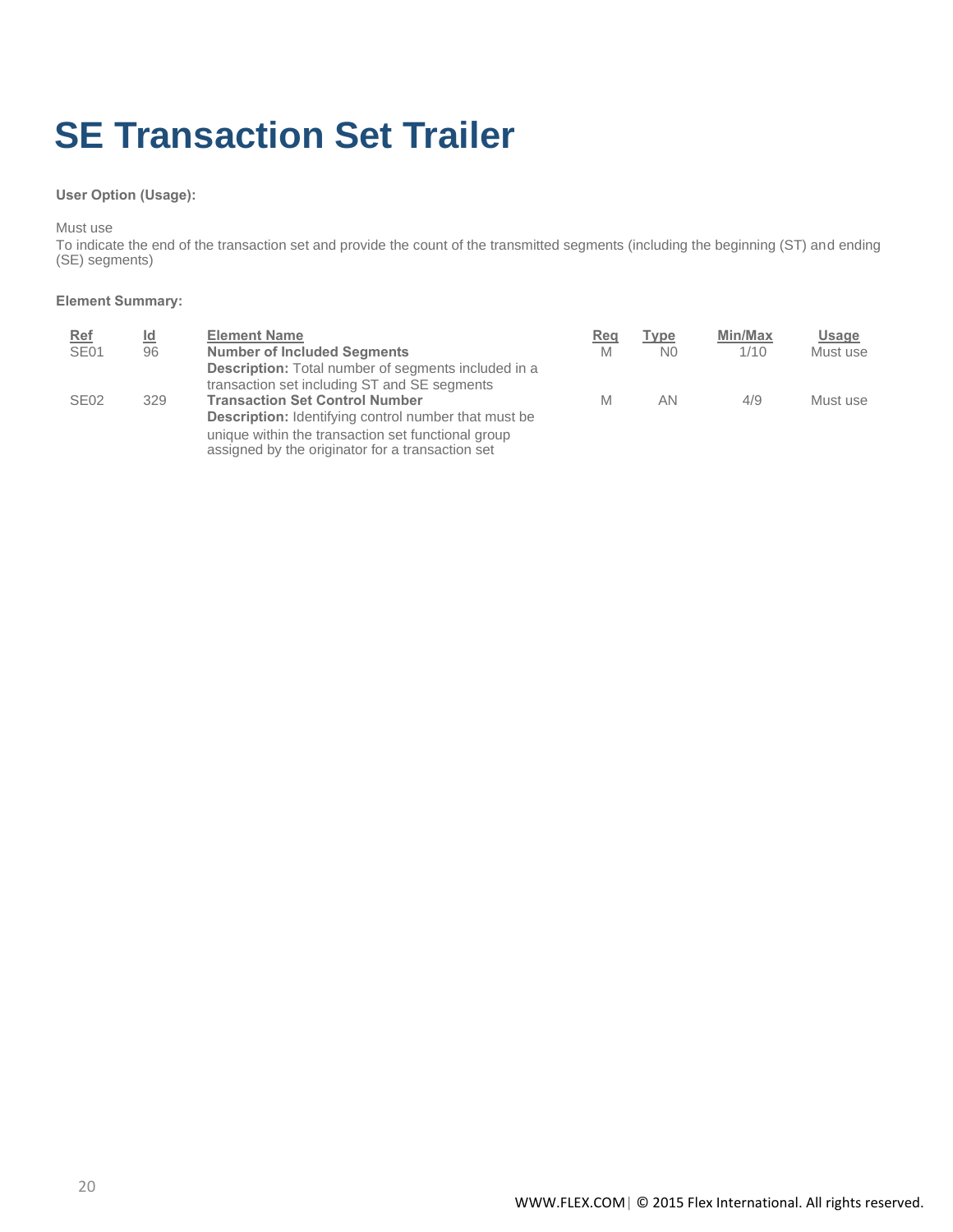<span id="page-20-0"></span>

#### <span id="page-20-1"></span>**Sample 1: Single Line**

ISA^00^ ^ ^Partner ISA Qualifier^ Partner ISA ID ^Flex ISA Qualifier ^Flex ISA ID ^140505^1540^U^00401^000000125^0^T^\_ GS^PR^ Partner GS ID ^Flex GS ID^20140406^1540^4^X^004010 ST^855^0001 BAK^06^AC^J6A093703^20140529^0^^^^20140601 CUR^BY^USD PO1^10^1500^EA^0.3^^BP^XRT1G-0932892-01^^^MG^530L104KT16T5 REF^MH^5239626 ACK^IA^1500^EA^002^20140712 CTT^4 SE^08^0001 GE^1^4 IEA^1^000000125

#### <span id="page-20-2"></span>**Sample 2: Single Line with Message**

ISA^00^ ^00^ ^Partner ISA Qualifier^ Partner ISA ID ^Flex ISA Qualifier ^Flex ISA ID ^140505^1540^U^00401^000000125^0^T^\_ GS^PR^ Partner GS ID ^Flex GS ID^20140406^1540^4^X^004010 ST^855^0001 BAK^06^AC^J6A093703^20140529^0^^^^20140601 CUR^BY^USD PO1^10^1500^EA^0.3^^BP^XRT1G-0932892-1^^^MG^530L104KT16T5 REF^MH^5239626 ACK^IA^1500^EA^002^20140712 MSG\*LINE HAS BEEN CONFIRMED AS PER LEAD TIME CTT^4 SE^08^0001 GE^1^4 IEA^1^000000125

#### <span id="page-20-3"></span>**Sample 3: Split Line**

ISA^00^ ^00^ ^ Partner ISA Qualifier^ Partner ISA ID ^Flex ISA Qualifier ^Flex ISA ID ^140630^1003^U^00401^000000203^0^T^\_ GS^PR^ Partner GS ID^ Flex GS ID ^20140630^1003^11^X^004010 ST^855^0001 BAK^06^AC^J6A094693^20140626^0^^^^20140630 CUR^BY^USD PO1^10^500^EA^0.3^^BP^XRT1G-0932892-01^^^MG^530L104KT16T5

ACK^DR^300^EA^002^20140726^^VO^SONUM^^^SL^SO LIN NUM^SQ^SEQ Num ACK^DR^200^EA^002^20140816^^VO^SONUM^^^SL^SO LIN NUM^SQ^SEQ Num CTT^1 SE^8^0001

GE^1^11 IEA^1^000000203